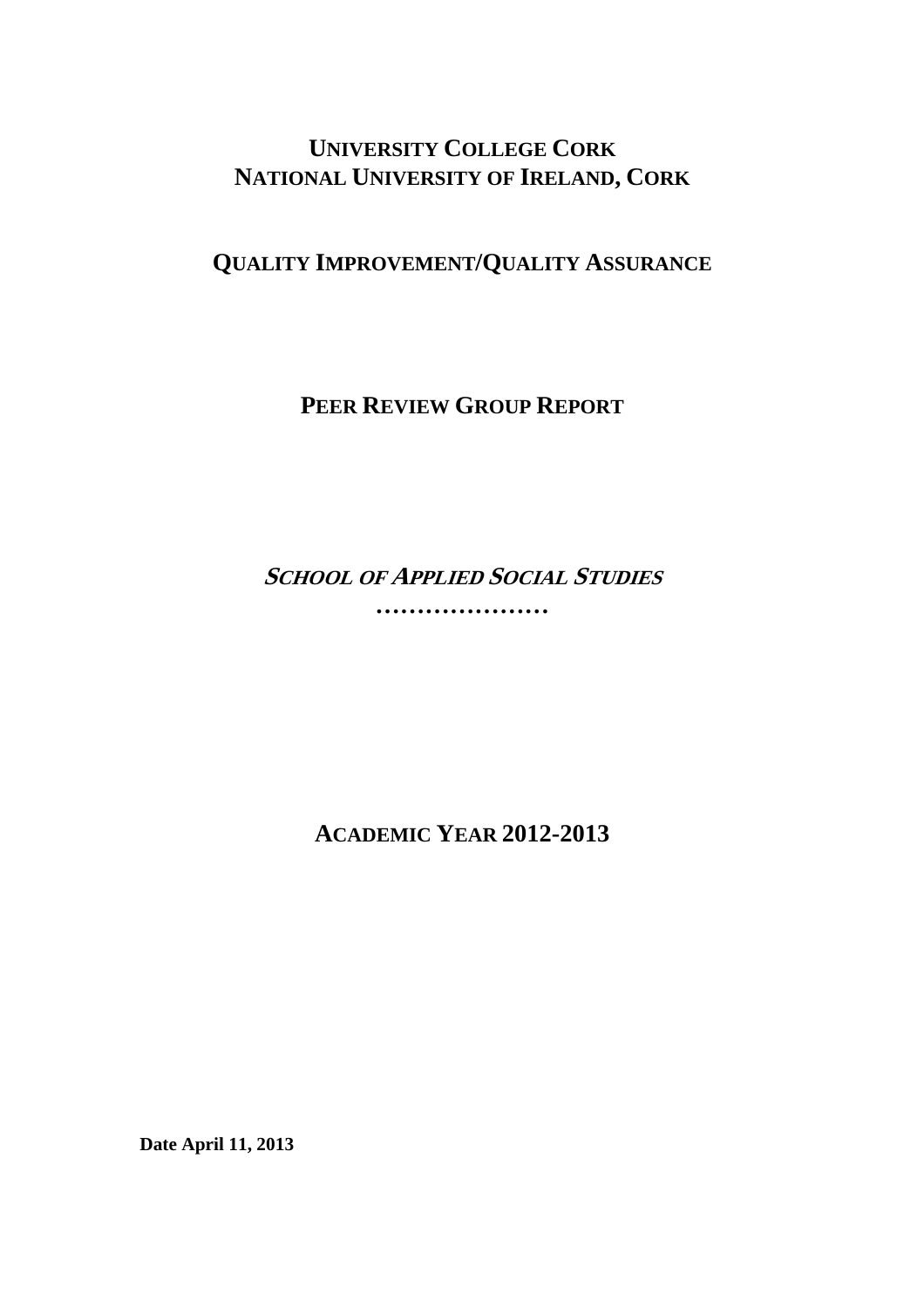#### **PEER REVIEW GROUP MEMBERS**

| <b>Name</b>                    | <b>Affiliation</b>                                 | Role       |
|--------------------------------|----------------------------------------------------|------------|
| 1. Dr Cathleen Callanan        | Health, Information and Quality<br>Authority, Cork | Member     |
| 2. Professor Heikki Ervasti    | University of Turku, Finland                       | Member     |
| 3. Professor Donald Lyons      | University College, Cork.                          | Rapporteur |
| 4. Ms Mary McNulty             | University College, Cork                           | Member     |
| 5. Professor Steven M Shardlow | University of Salford, UK                          | Chair      |

#### **TIMETABLE OF THE SITE VISIT**

The timetable for the site visit is attached as Appendix A

The Quality Promotion Office is to be commended for arranging a very comprehensive timetable for the review visit. The PRG met with a wide range of staff, students and external stakeholders over the two day visit. The PRG asked to meet with staff in groups and staff concerned added valuable comments. However, the PRG consider that the timetable did not provide adequate time for reflection on and evaluation of the information gathered during the visit. Whilst the programme schedule was amended slightly during the review visit, it may be helpful to consider the possibility for future events of engaging in some prior discussion with panel members about the review timetable.

#### **PEER REVIEW**

#### **Methodology**

The PRG appointed Professor Steven M Shardlow as its Chair and Professor Donald Lyons as the Rapporteur. The PRG worked as a team for all the meetings with the School and its stakeholders. The whole PRG toured the School's facilities and the University Library. Areas of specific responsibility for each member of the PRG were agreed at the beginning of the visit and additional areas were assigned during the visit and are set out below. In respect of these designated responsibilities the appropriate panel member took the lead in asking questions in the given area, although all members were at liberty to explore any issue that they considered pertinent. In the preparation of the report, the panel member with the designated responsibility prepared an initial draft of the given area for discussion by the whole pane.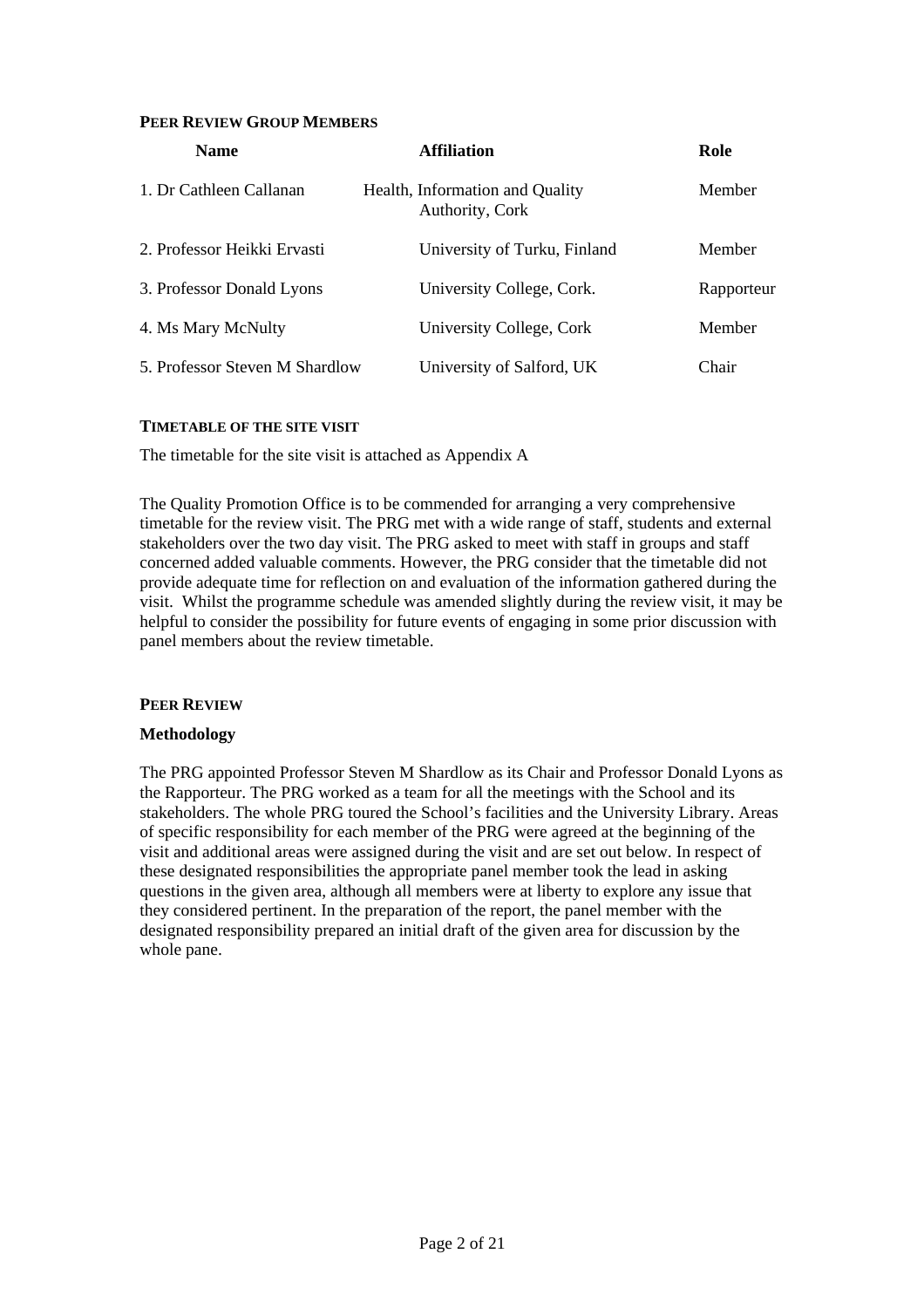|  |  | Area of Primary Responsibility of Each Member of the Peer Review Group |  |  |
|--|--|------------------------------------------------------------------------|--|--|
|--|--|------------------------------------------------------------------------|--|--|

| <b>Name of Individual</b>   | <b>Area of Responsibility</b>      |
|-----------------------------|------------------------------------|
| Dr Cathleen Clallanan       | <b>External Relations</b>          |
|                             | Communications                     |
| Professor Heikki Ervasti    | Research                           |
|                             | EU Standards                       |
| Professor Donald Lyons      | Teaching and Learning<br>$\bullet$ |
|                             |                                    |
| Ms. Mary Mc Nulty           | <b>Staff Development</b>           |
|                             | <b>Services</b><br>$\bullet$       |
| Professor Steven M Shardlow | Governance                         |
|                             | Finance                            |

## **Site Visit**

The PRG were given a comprehensive tour of the School's facilities and premises by the Head of School, Professor Fred Powell, which was most informative. Attention was drawn to the current state of buildings.

## **Peer Review Group Report**

An initial draft of the Peer Review Group Report (PRGR) was drafted during the site visit. Remaining sections were assigned to individual members with comments emailed to the rapporteur. The draft document was circulated to the committee for further editing and the final draft completed on April  $11^{th}$ , 20112

#### **OVERALL ANALYSIS**

#### **Self-Assessment Report**

The Self-Assessment Report (SAR) did not conform to the University published structure and format. The SAR comprised two documents, volume 1, a narrative and Volume 2, appendices A-G. Appendices H-R were not provided. To the best knowledge of the Review Panel the report is an accurate account of the School. There was a very high level of correspondence between the content of the written SAR and the comments and opinions expressed by School staff during the site visit.

Items identified as missing were:

- 1. Staff CVs (Profiles)
- 2. A statement on the process adopted by the School for the preparation of the SAR
- 3. An account of the previous Peer Review Exercise in 2007

Some of the content of these items may have been present in the combined volumes of the SAR, in narrative form. There may be very good reasons for the School's particular and unique approach to the SAR document: it would have been helpful for the Peer Review Group to have been appraised of these reasons.

 Nonetheless, the Peer Review Group found that the documents presented, as part of the SAR, provided a good descriptive overview of the work of the School, which comprised the bulk of Volume 1 of the SAR. More detail on the School's future strategy would have been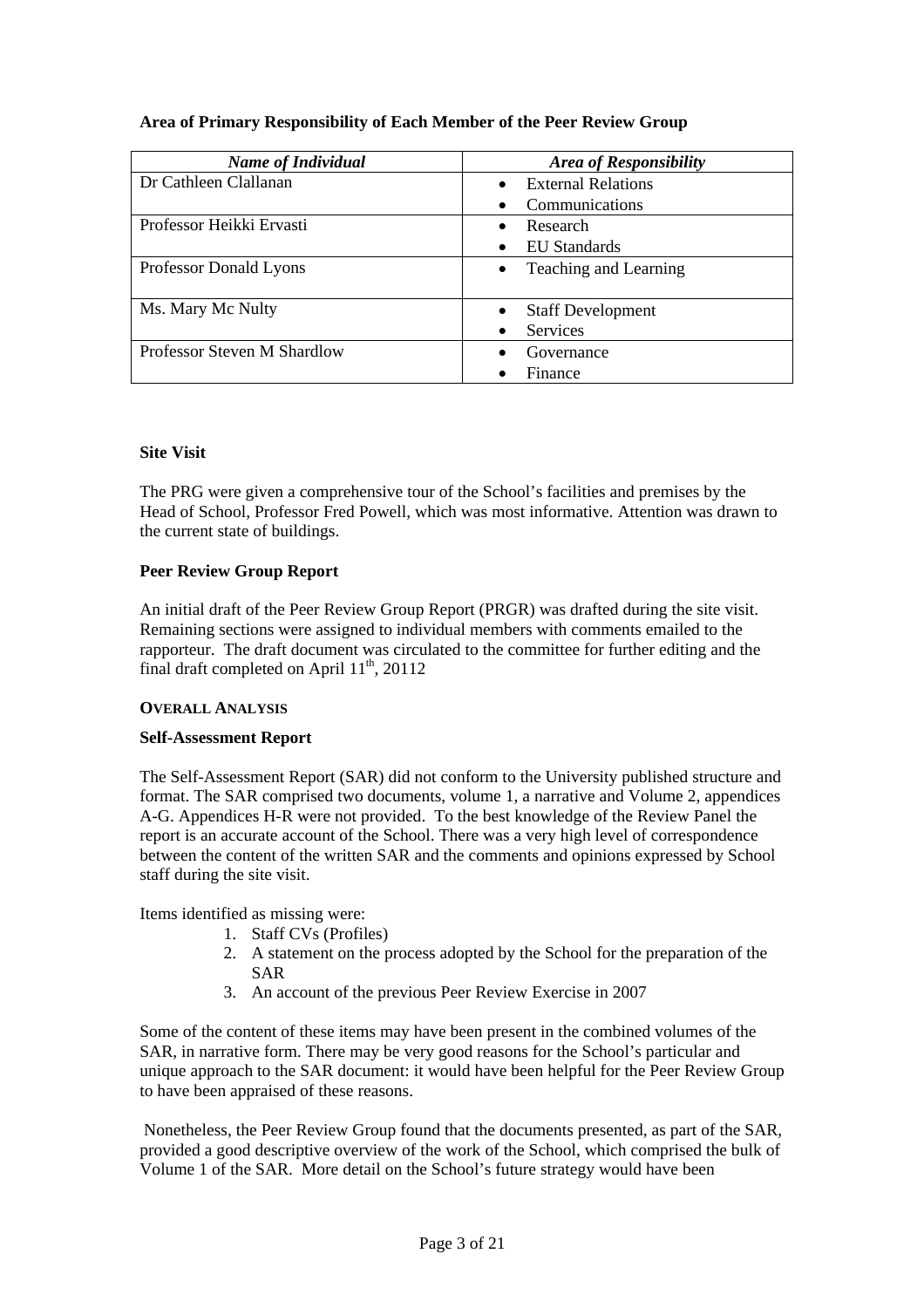desirable. The information about future strategy, that was available, was contained in pages 12-17 of Volume 2 in section headed " 5 Leading Actions" & "6 Implementing the Strategy". The broad shape of the future of the School is mapped in these sections but more detail of targets and how some of the strategic developments could be realised would be helpful. For example, implementation 6.2 (Volume 2, page 16) includes the objective "support colleagues in the School to complete PhDs; it would be helpful if this included numbers of staff to be supported, the nature of support to be provided, the ideal percentage of staff expected to complete PhDs by 2018, the impact on recruitment policy, and the impact on School resources. The latter is particularly important in determining if additional resources may be required from the College to support the policy. This element of the School's strategy is grounded in the distinctive nature of the School, which provides both academic and professional education. Many professionals do not enter academia with a PhD and require support to achieve the standard qualification as a pre-requisite for an academic career. Similar details about the other dimensions of future strategy should be encouraged.

### *Recommendations*

The development of a more detailed strategic plan, that includes a description of the ideal characteristics of the School in 5 years time and the actions to be taken to realise this strategy. Importantly, this plan should document additional resource requirements to realise the vision.

### **SWOT Analysis**

The PRG noted the SWOT analysis completed by the School and commended the inclusivity of the process. The PRG found the analysis presented to be a realistic reflection on its strengths, weaknesses, opportunities and threats.

### **Benchmarking**

The School provided a benchmarking report (section 4, volume 1 of the SAR); the benchmarking exercise was completed based on documentary analysis and site visits. This element of the report described the outcome of a benchmarking exercise against three other Universities (UCD, NUIM & TCD). UCD was identified as the main competitor and therefore the main comparator institution. More detail is provided about UCD in the report, appropriately. Staff profile Course profile

League table analysis

International analysis

The School should be encouraged to benchmark with at least one University outside of Ireland to enhance international comparability of the School's achievements and profiled

#### **FINDINGS OF THE PEER REVIEW GROUP**

#### **Context**

In drawing up this report and making recommendations, full account has been taken of the current economic context at national and regional levels, which has placed severe financial restraints on the University along with other similar organisations in Ireland. Many developments have had to be curtailed and necessary improvements to, for example, University infrastructure have had to be postponed until there is a brighter national financial climate. The very difficult national financial situation has impacted significantly on the School staff and students.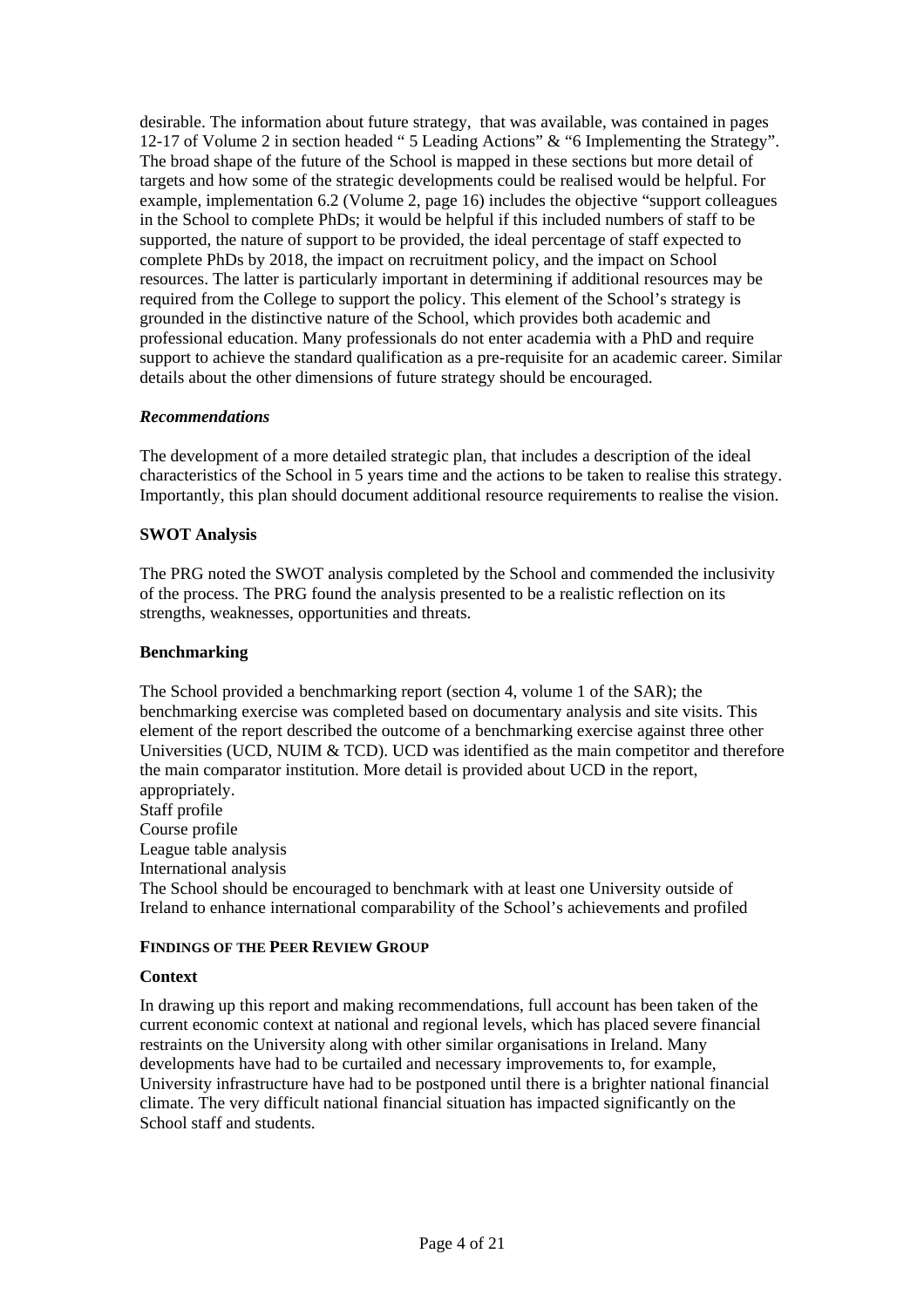## **Department/School Organisation & Planning**

#### **School Name**

The School has been advocating, within the College for a change of name. There has been some concern expressed by some academic units about possible overlap and potential confusion that may be caused by some of the possible names suggested by the School. The arguments advanced by the School for a change of name include:

- the need to strongly differentiate the scope of the School from Institutes of Technology (IoTs) that have recently emerged in the academic market place
- to help maintain the level of student recruitment though clarity of the type of courses offered;
- to align with titles offered by other similar Schools and Departments in the country.

An argument, not advanced but of importance, is the use of the suggested name "School of Applied Social Sciences" to align with similar departments overseas, where this name has acquired a level of currency and is well understood. It is not for the Peer Review Committee to make a recommendation about the desirability of name change. It must be for the School to produce a well-argued and persuasive case that details all relevant facts and projections about the implications of the proposed change of name.

### **Teaching & Learning**

The panel noted that the School demonstrated through the SAR document and the discussions with the various groups that the School has great strengths in teaching and learning. It offers a wide variety of programmes at both the undergraduate and postgraduate level with steady or increasing enrolment across the spectrum and new programmes emerging. The review panel commends, in particular, the School ethos of reaching out to a diverse range of students, with innovative programs and recruitment strategies targeted at non-traditional learners and communities that do not have a history of university education.

The panel further notes the emphasis on and commitment across the staff group to the provision of a critical intellectual environment that engages with social issues and is grounded in a strong ethos of inclusion giving the various programmes a strong sense of unity, utility and relevance for the students. In addition, the balance between the theoretical knowledge acquired in the classroom matches well with the skills students need to benefit from the placement structure experiences. The recent development of an online journal, entitled *Critical Social Thinking* as an output for undergraduates and recent graduates provides additional opportunities for students to develop critical thinking and writing skills.

Students are all levels were very supportive and appreciative of the openness and quality of access that staff provided to students and were very positive about their educational experience. One minor exception to this was that  $2<sup>nd</sup>$  year BSW students felt that they were somewhat overburdened by assignments in term 2 of the second year. However, this complaint was couched within the realisation that this timetabling of assignments may be simply a logistical reality and expressed a generally highly positive appraisal of the overall assessment structure throughout the undergraduate programmes.

However, in some ways the very success of the inclusive, open and variety of programmes and modules offered may hinder developments in other areas of the School's remit. The unrestricted access to staff as described by the students, the efforts devoted to the needs of non-traditional learners, the wide variety of elective modules offered and the heavy load associated with the supervision of dissertations for every undergraduate student requires rebalancing if the School is to reach its full potential in other Ares such as research profile

To deal with this potential over commitment of time given to teaching, the panel suggests that the elective module choices be re-examined with a view to module consolidation and/or shared teaching. In addition, while recognising that a number of staff employ online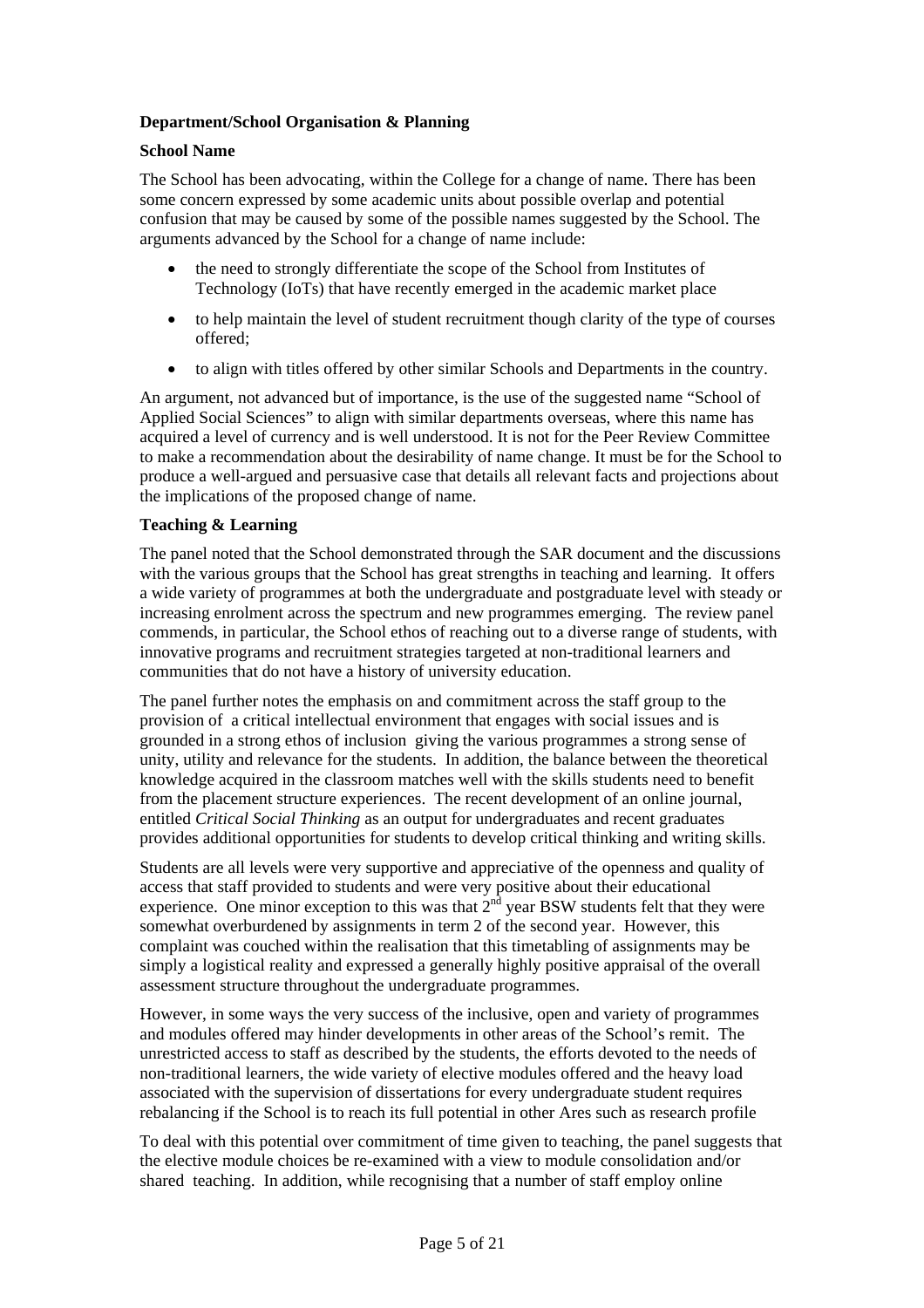educational tools, engage with the Teaching and learning Office, and others have secured external funding from NAIRTL and IADEF, more extensive use of new technologies and pedagogical services provided by the Teaching and Learning Office may be useful in rebalancing time allocated to teaching and contact with students.

## **Research & Scholarly Activity**

The PRG noted that the SASS has reviewed its research strategy recently. It has established a School Research committee and acted as a founding department for the Institute of Social Sciences in the  $21<sup>st</sup>$  Century, an interdisciplinary research institute. Moreover, it has expanded research support activities and established the *Critical Social Thinking* initiative. The staff have participated actively in Irish and international conferences and hosted a significant number of conferences in Cork. Currently the School hosts five collaborative research projects with ISS21 with other departments and holds strong research links with public and voluntary sector bodies.

The School has been very successful in attracting external research funding. It has received more than 30 grants amounting to 2,7M€. A notable part of the research projects are related to child welfare issues but also other fields are covered widely.

During the 2007-2012 period, staff in the School published 76 articles in peer-reviewed journals together with 19 books, 62 book chapters and other publications. The PRG considered that that the number of peer-reviewed articles could be higher at an average publication of less than 0.4 per staff member per year. Most research in the School is finally reported in other than peer-reviewed publications or even left unpublished in the form of conference papers. The PRG expressed the view that the quality of research publications should be increased.

#### *Recommendations:*

- The School should continue to increase the number of publications in peer-reviewed journals.
- The School should consider the possibility of formulating explicit publication guidelines that specify where the staff should aim to publish.
- The School should actively seek possibilities to develop collaborative teaching with other Schools in an effort to streamline the number of modules offered.
- The Staff should consider possibilities how to arrange personal teaching loads to allow staff to find more time for writing high-quality articles.

#### **Staffing**

The School of Applied Social Studies has a staff group of thirty three full-time academic staff, one full-time field co-ordinator and six full-time members of administrative staff. There are two professors in the school.

From reviewing the Benchmarking Report and discussion with staff it would appear that UCC has an unequal academic staff profile when compared to UCD, which has five professors compared with two at UCC. The PRG considered that would be helpful for staff members to develop their staff profiles for a number of reasons. Firstly, promotional opportunities are very limited and highly competitive within the University, and staff will need to develop excellence in teaching, research and community engagement in order to position themselves to take advantage of the limited promotional opportunities that may arise. Secondly, staff can maximise their impact and visibility by becoming more actively engaged in committee structures in central administration and governance. This strategy would also lead to improved networks and access to resources. Thirdly, in the event of likely staff turnover it would be prudent to have in place a strategy to enable succession planning.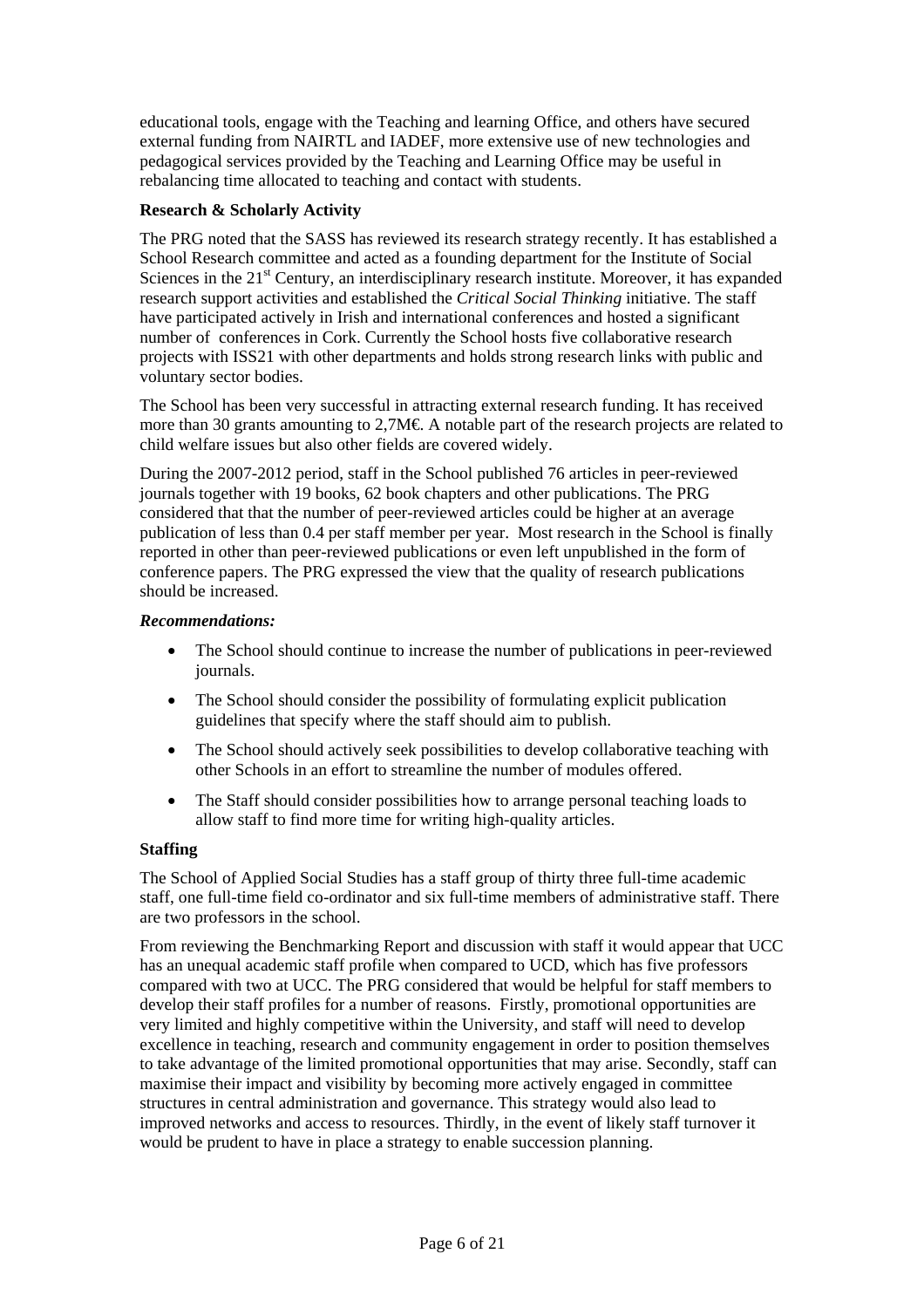### *Recommendations:*

• Staff members to develop their staff profiles to position themselves for promotional opportunities as they arise and to have in place a strategy for succession planning.

#### **Staff Development**

A particular characteristic unique to the school is the background of academic staff, many of whom come from a professional practice background. In order to successfully pursue an academic career, many have to undertake a PhD, in addition to maintaining professional certification. This on top of a heavy teaching load and research commitments can cause tensions. Staff on this trajectory should be encouraged to take advantage of sabbatical leave and any other supports to fast-track their academic careers.

From reading the SAR Report and talking to staff it would appear many staff in the school have heavy teaching loads and are committed to an open door policy to seeing students, in addition to having practice education and service learning commitments. As new programmes come on board, staff will need to look at strategies to manage their student contact hours in order to ring-fence research time and maximise their own opportunities for career progression.

It is evident from the SAR and discussions that many staff members are very engaged with teaching and learning, and have embedded many innovative Teaching & Learning best practice methodologies into their approach to teaching. In addition, staff in the School have secured a number of awards related to teaching and learning, as well as a number of research grants specifically related to research and scholarship in teaching from NAIRTL. As reflective practice is part of the teaching pedagogy in the School of Applied Social Studies, staff should be encouraged to continue to engage with teaching and learning programmes and to avail of the many opportunities offered by Ionad Bairre (UCC's Teaching and Learning Centre) to become certified in teaching. These opportunities include certificate, diploma and masters programmes. Further, , staff should be encouraged to take advantage of the opportunities to further develop teaching technologies in order to position themselves for future developments in blended learning or distance learning opportunities.

From discussions with staff it became apparent that Contract Research Staff were finding anomalies in their contracts. Recently issued contracts have changed from fixed term contracts to specific purpose contracts. Again, from discussions with staff it would appear that, recently, the Irish Research Council only recruits at the Research Assistant grade, which has a lower starting salary. The PRG realise that these are not school specific issues; however, more information and support from Human Resources would be appreciated by Contract Research Staff.

#### *Recommendations:*

- Staff need to start positioning themselves in order to remain competitive in light of the limited promotional opportunities available. This may mean streamlining the School's open door policy to students. The big issue is making time to allow staff to carry out international quality research. This must be given the highest priority.
- Staff who are engaged in pursuing doctoral degrees should be encouraged by the School to take advantage of sabbatical leave and any other supports to fast-track their academic careers.
- Staff should be encouraged to take advantage of the teaching and learning opportunities offered by Ionad Bairre to further the development of innovative approaches to teaching, learning and assessment, as well as teaching technologies, in order to position themselves for future developments in blended learning or distance learning opportunities.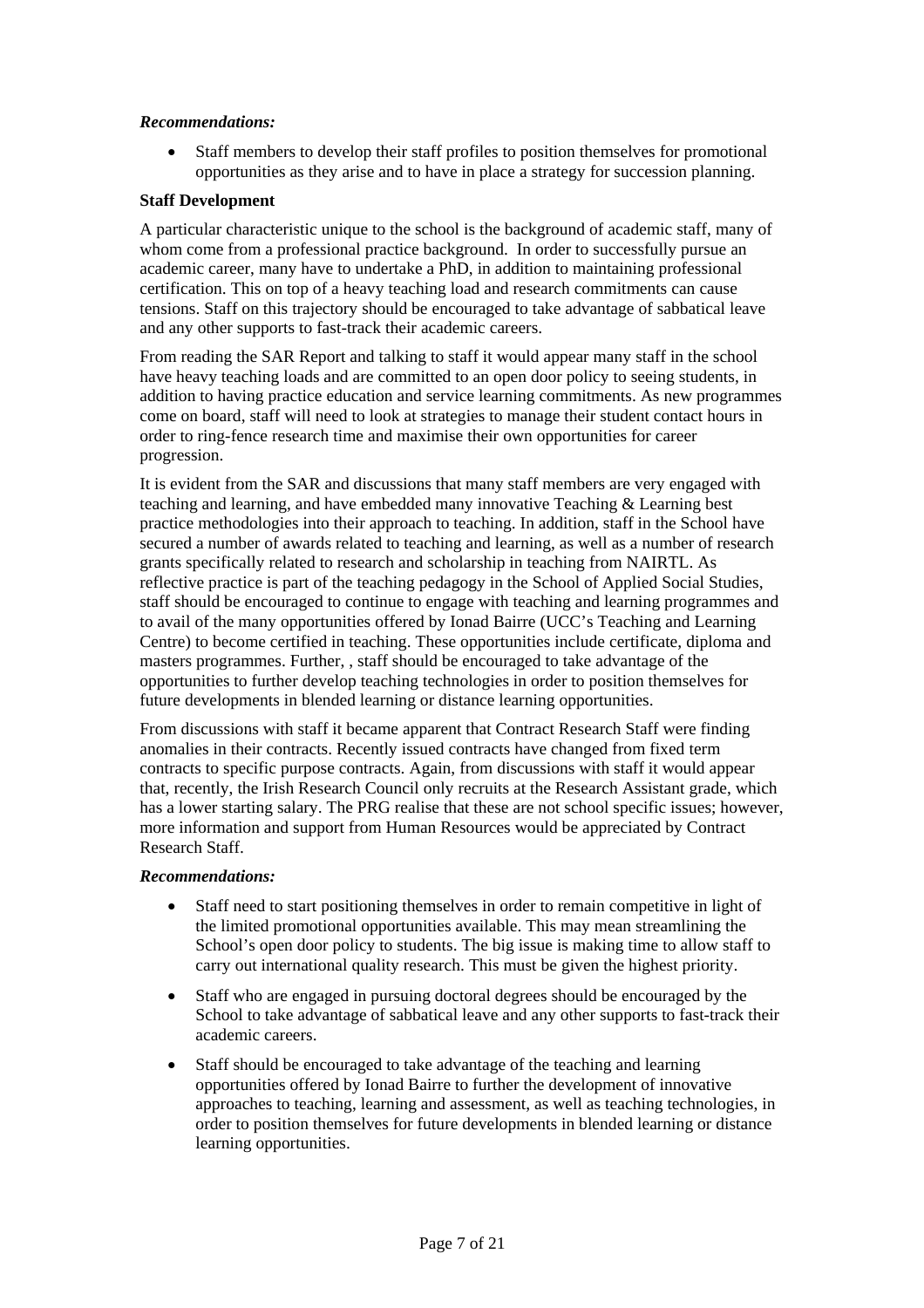• Human resources should provide Contract Research Staff with information, advice and support on understanding the conditions outlined in new contracts.

## **External Relations**

It was evident from material presented to the peer review group, and from information provided by staff, students and stakeholders, that there is strong commitment within the School to promoting external relations both within the university and the broader community. There was evidence of strong interdisciplinary cooperation and a willingness on the part of School staff to support their colleagues in delivering services across the university. Students made specific reference to the breadth of understanding they acquired from exposure to other disciplines.

The School demonstrated a very strong commitment to the establishment and maintenance of relations with the broader community and with marginalised communities. The principle of social inclusion espoused by the School is reflected in the recruitment of non-traditional students, and the availability of support services to enhance their capacity to participate on courses.

The recruitment of social work students as mentors to support innovative projects such as the Contemporary Living Course, for students with intellectual disabilities, is further evidence of its commitment to social inclusion and the promotion of external relations with communities of interest.

School staff participate in a wide range of community groups, many of which are committed to social justice and inclusion, and has further promoted this agenda through Community-Academic Research Links (CARL), an initiative developed to foster research links between UCC and Civil Society Organisations in the region.

The School is in the process of developing a project in partnership with the Shanghai Institute of Technology, which, if successful, will further expand its sphere of external relations.

#### *Recommendations***:**

- The School might consider auditing its participation in community groups to identify the benefits to the school and the groups, in relation to the staff commitment required.
- There may be some merit in the School capitalising on the presentation of papers at conferences by using them as a baseline for more advanced research.

#### **Support Services**

The PRG was given a guided tour of the Library facilities and the Applied Social Studies Computer Lab. They both appeared to be adequate and appropriate. The PRG was impressed with the Information Literacy Skills Workshops and accredited PG6009 Graduate Information Literacy Skills Programme delivered by library staff for students in Social Studies. Students had also commented that library staff were very approachable and helpful. However, the PRG was surprised to see that the book fund for the School of Applied Social Studies was down by 50% from last year's budget.

From discussions with a cross section of students, ranging from undergraduates to postgraduates, the PRG learnt that students were very appreciative of the support they received and they identified a number of support services that they commended highly. These include:

- Student Support Officer;
- Disability Support Service;
- Mature Student Office and especially the new mature student common room;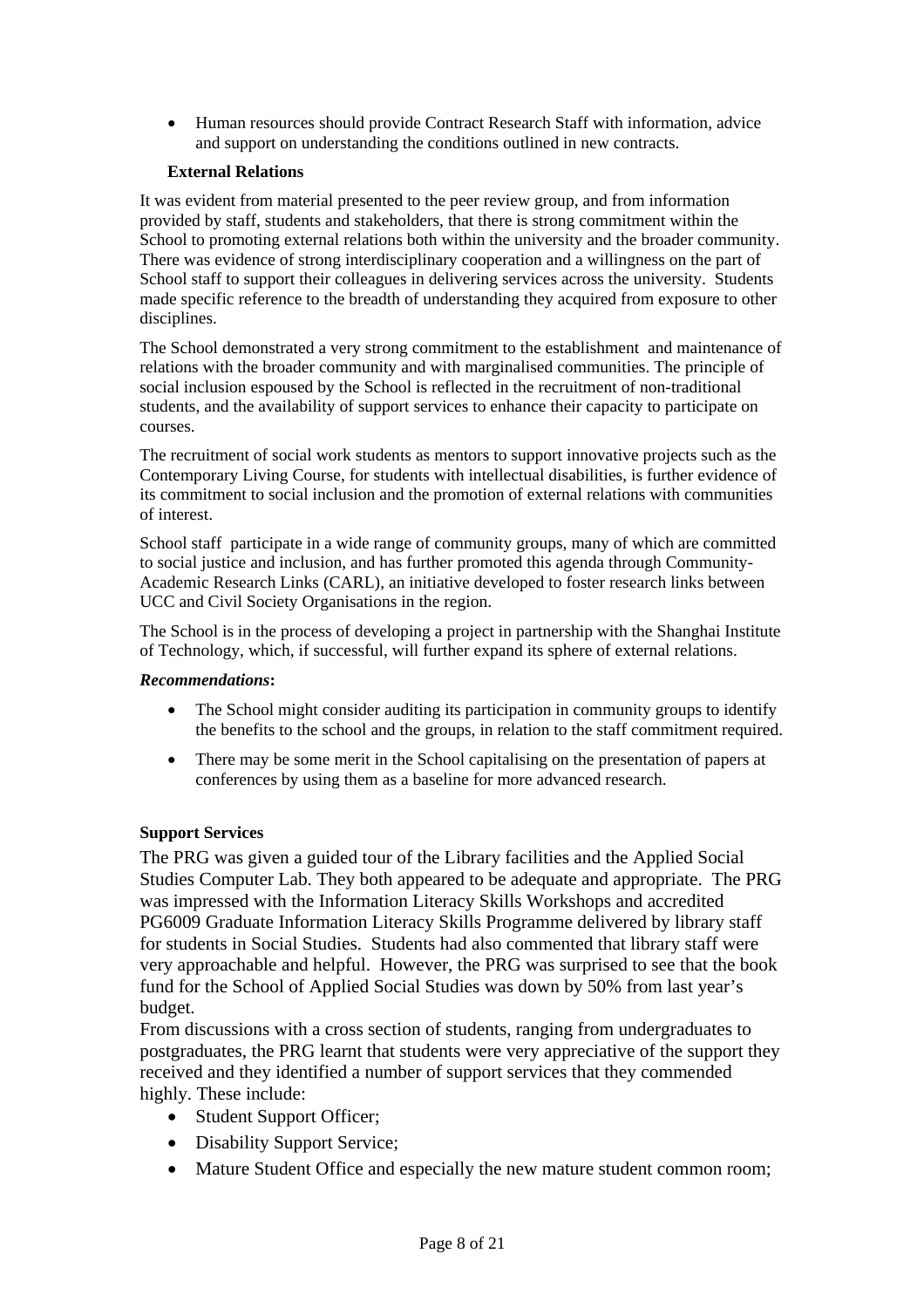- uLink Peer Support mentoring programme;
- Counselling and Development Service:
- Discounted vaccinations from Student Health and Welfare;
- Access Office;
- Accredited courses for doctoral students offered by the CACSSS Graduate School in collaboration with Career Services.

However, a number of students pointed out that the Disability Support Service was under increased pressure due to recent cuts. Also, wheelchair access to Carrigbawn is inadequate. The SAR report, in addition to discussions with staff, supported the student experience that wheelchair access to Carrigbawn required attention. Postgraduate students highlighted the need for the provision of a flexible learning space to be provided for them to progress their studies and to develop further collaboration.

Other resources used by the School, for example the library, IT resources seem appropriate for the delivery of the courses offered by the School. Resources are not allocated to by the University to provide a conferment ceremony for Higher Diploma Students, this may save money but it does not enhance the Universities reputation, disappoints existing students and may dissuade some students from studying for a second higher award from the University.

## *Recommendations:*

- Adequate library funding is a prerequisite for the continued advancement of scholarly activity in the School.
- Increasing student numbers and decreasing budgets will have an adverse effect on support services. Essential support services like disability support and mature student support should be protected for Access students.
- A dedicated, flexible learning space should be made available for postgraduate students.
- Buildings and Estates need to review wheelchair access to Carrigbawn

## **Governance**

The School has a very inclusive approach to governance, which is to be commended. There is a democratic internal management structure that provides opportunities for staff at all levels to contribute to the running of the School. This approach to governance strongly aligns with the Schools academic ethos, around critical thinking, the encouragement for non-traditional students, and community engagement.

## **Accommodation**

The School is located in several converted houses on the edge of the main University Campus. This type of accommodation provides a traditional academic environment for the School, similar to that of several other departments in Ireland and the UK. However, this type of accommodation would not be considered appropriate in some other countries, for example Finland. This type of accommodation, a converted house, is perhaps not best suited to the provision of modern university education, as rooms tend to be of unequal size and may not be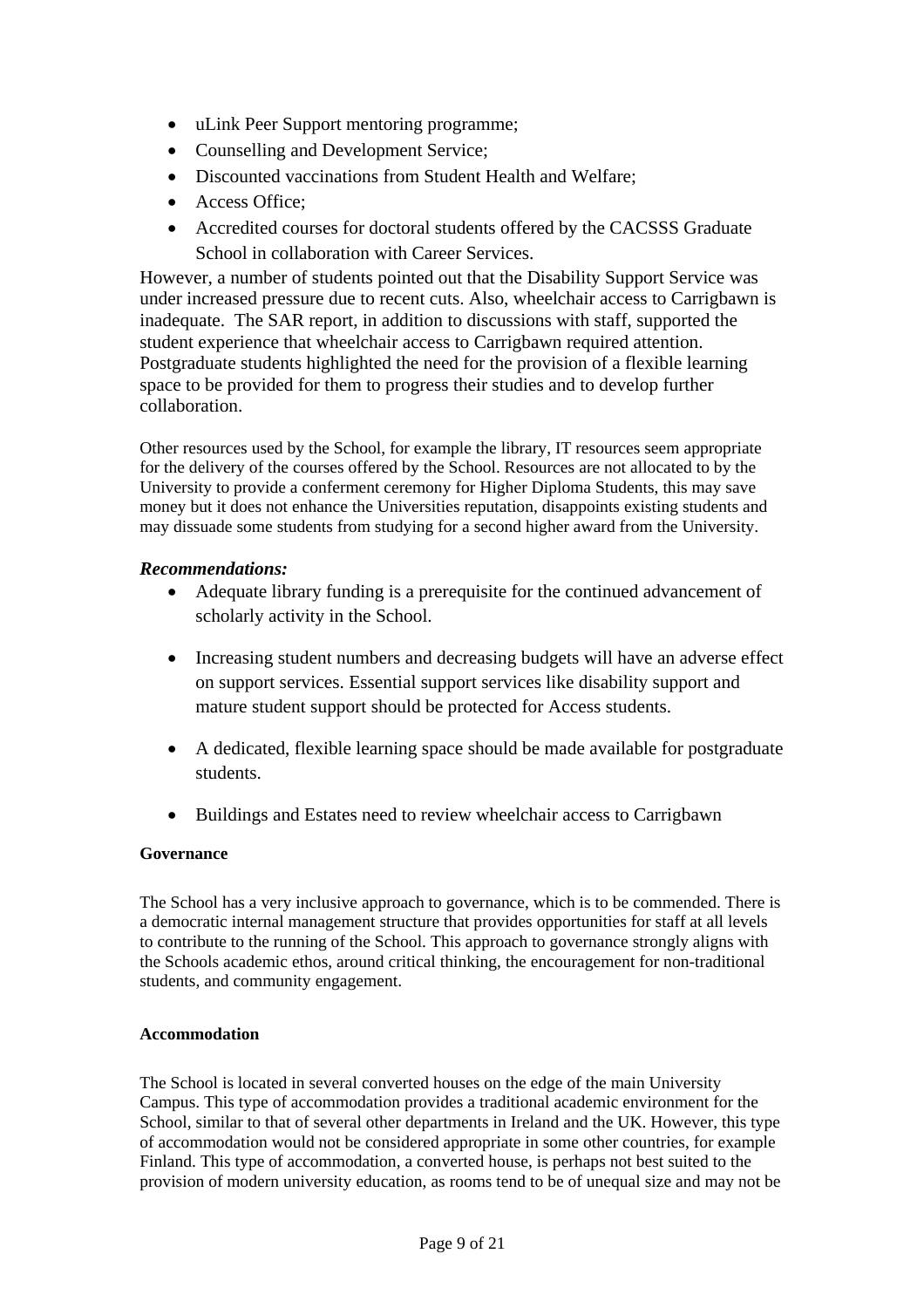fit for the ascribed purpose. For example, the PhD students do not have a room in which to work; there are two general offices located on the ground floor of two separate buildings; some rooms allocated to academic staff are excessively small. The particular accommodation in which the School is housed is in a varied state of repair, some buildings have been modernised, other have not. Some elements of the accommodation are in a poor state of repair and require not only general refurbishment, but also professional advice regarding the safety of items such as the state of electrical wiring, which may constitute a health and safety risk. There have been past attempts to identify a site for and build a new social sciences building; similar attempts seem highly unlikely to come fruition in the foreseeable future given the financial position of the University. Similarly, given the current financial position, it is equally unlikely that funding will be found by the University for the refurbishment of the accommodation. This should not prevent the School from pressing its case vigorously on an annual basis through the appropriate committees. In addition the School could consider the solution adopted by other academic units within the University that have successfully generated the funds to pay for similar refurbishment.

## **Financing**

The public sector in Ireland faces a challenging economic climate, over the medium term, as the Government deals with the consequences of the 2008/2009 global financial crisis. University College Cork has seen its core state funding fall by approximately 50%, since that financial crisis. The School of Applied Social Studies, in common with other academic and professional units within the University, has had to share some of the financial burden imposed by the current economic situation. In the current academic year, this has led to a budgetary shortfall of approximately €150,000. Given the current financial context this level of overspend is not unexpected. Taking account of the current climate, the School will need to address the deficit in the medium term and return to a balanced budget. In addition, if the School intends to undertake minor improvements, for example to the fabric of the accommodation occupied by the School, it will need to increase the extent of income generation activities.

It is suggested that the School develops a strategic financial plan that will both bring the finances back into balance and also to develop a strategic approach to income generation that will allow additional expenditure to meet some desired areas of improvement.

## **Communications**

The peer review group had an opportunity to meet with senior college personnel and noted the extent to which there was a shared understanding of the vision of the School across the spectrum of senior colleagues. Where, for example, it may have proved more economical or expedient to limit, or tailor the courses offered to a different market, there was an appreciation that the School had adopted a considered approach to the contribution it wished to make to civil society, and was committed to promoting this in practice in spite of the associated challenges.

The quality of communication within the staff group was reflected in their knowledge and understanding of the overall business of the School, and the engagement between administrative and academic staff. Staff were very familiar with courses in which they may have had no direct input, and there was no indication of any culture of exclusivity or hierarchy of status between courses. For example, staff on the Bachelor of Youth and Community Work (BYCW), Bachelor of Social Work (BSW) and those on the Masters in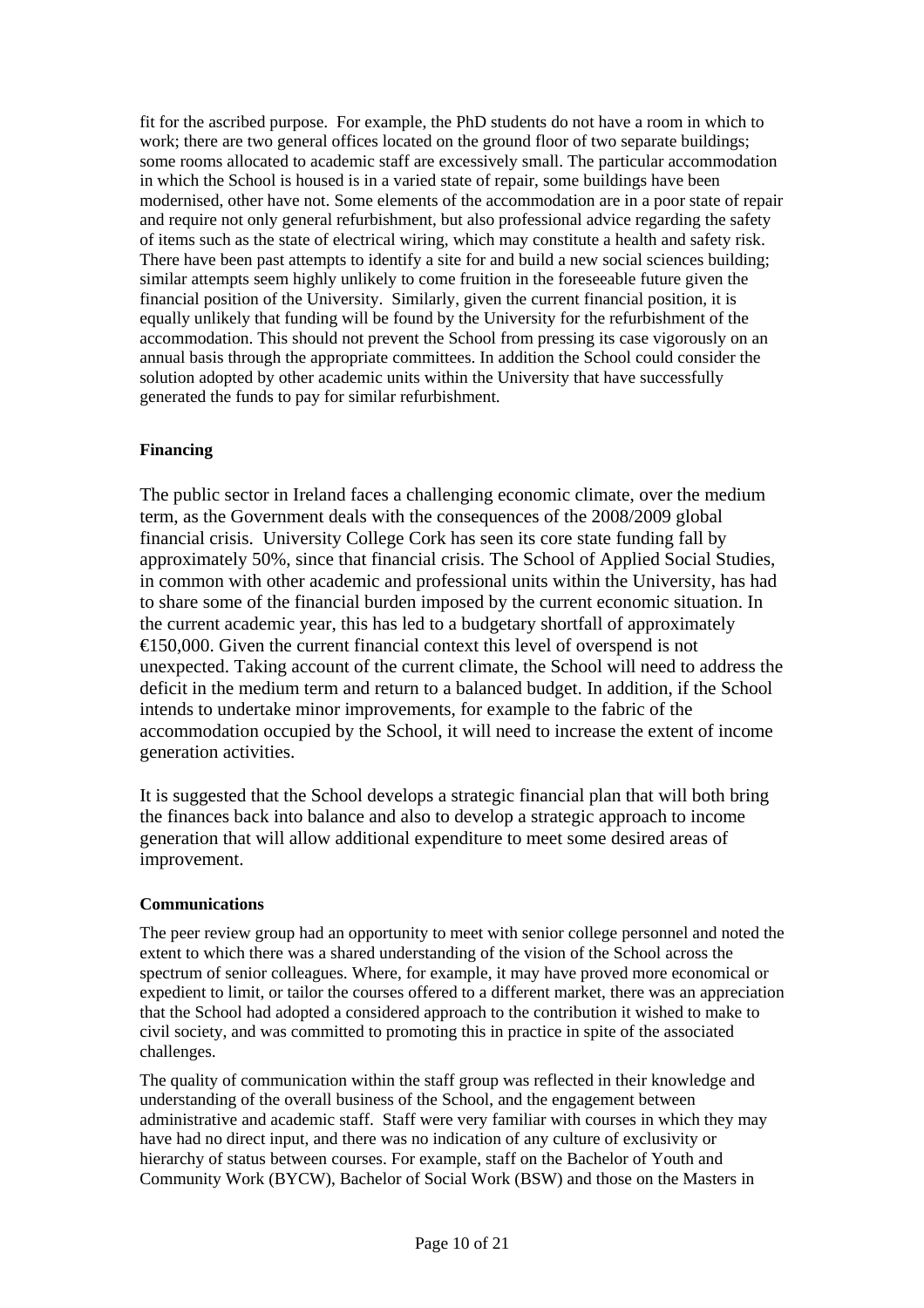Social Work (MSW) course, had a shared understanding of the varying needs of their students in terms of placement needs and opportunities. There had developed, therefore, a strong culture of collegiality and open communication pathways.

With regard to communication between staff and students, it was made very clear by students that they enjoyed unrestricted access to staff to communicate any concerns, staff were available on a face to face basis as well as by email and phone, and there was a nominated student support officer was available to them. The peer review group formed the view that this willingness to maintain open and relatively unstructured channels of communication with students, was influenced by the particular demands of such an eclectic student body within which a significant number of students might be expected to struggle with a return to third level education, and the communication limitations inherent in the use of English as a second language for some students. In addition, for students on the BYCW, there are particular demands associated with returning to education while continuing in employment.

The peer review group noted the availability of Blackboard and Turnitin as communication tools and their particular advantages for students on placement: students who commented on the usefulness of Blackboard also made reference to the need to maintain the quality of exchange between students and teachers in the classroom environment. The group also noted the additional range of communication options and training opportunities available to students, in particular through the library and staff support services, and the School has also undertaken student surveys and reviews.

#### *Recommendations:*

Some consideration might be given to the burden created by offering students unrestricted access to staff. While there may be merit in offering such open access for first year students, it seems reasonable to expect that experienced students might be offered more structured and limited options.

• Implementation of recommendations for improvement made in Peer Review Group Report arising from last quality review

The staff have put considerable time and effort into implementing significant changes since the last QA/QI exercise. In particular, the School has adopted a model of shared governance, with a number of committee established to organize various tasks (e.g., Finance sub-committee). In addition, the School developed course teams that are designated to deliver it various programmes, a point also lauded in the 2006 review.

Following on from the last review, the school has increased their emphasis on publishing their work in peer-reviewed journals and staff continue to make major contributions to scholarship both nationally and internationally. Furthermore, it consolidated its research clusters and was a major actor in the establishment of the Institute for Social Sciences in the 21st Century (ISS21) leading to a marked increase in external research funding.

## **Compliance with European Standards and Guidelines for Quality Assurance in the European Higher Education Area – especially relevant sections of Part 1 of the ESG**

Concerning the methodology employed in the preparation of the self-assessment report the PRG found that it carried out in an inclusive manner which reflects enthusiasm amongst the staff group. As the PRG requested for some further information it was soon provided. All in all, the PRG found that the ASSS has a clear quality assurance policy. The SAR and other documents exhibit a strong commitment in SASS to policy and procedures for quality assurance which correspond to the European Standards and Guidelines for Internal Quality Assurance within Higher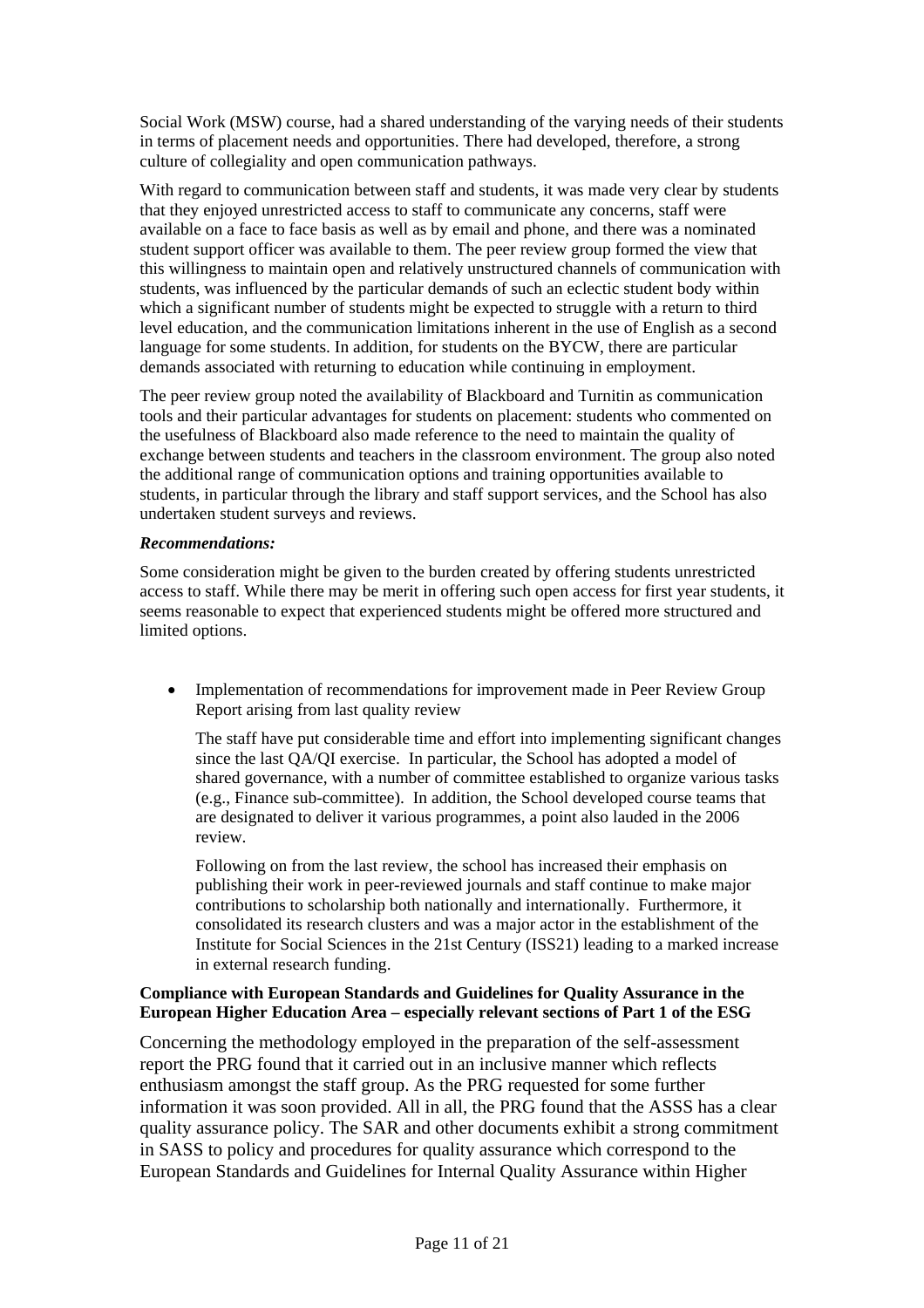Education Institutions. This is very explicit about designing and monitoring programmes and the assessment of students. Also quality assurance of learning resources, information systems and public information about the school are clearly stated. Also the various ways to assure the quality of the teaching staff were informed to the PRG.

The Peer Review Group are also asked to comment specifically on developments and actions taken since the last quality review undergone by the Department/School.

### **RECOMMENDATIONS FOR IMPROVEMENT**

#### **Recommendations for improvement made by the department/school**

#### Leading Actions

### **To promote critical and high quality teaching and learning**

Leading Actions: We will continue to:

- provide and develop where possible programmes which are flexible and responsive in their delivery to meet student needs. We will continue
- emphasise the importance of research led teaching by actively encouraging and supporting staff in their teaching and research engagements.
- ensure curricula are designed in ways which stimulate the critical enquiry, central to the ethos of this particular school.
- focus on the development of existing and new fourth level programmes where demand for such programmes exists.
- be responsive to the need for continued development in professional education in the social sciences.
- build our international profile and to attract international students we will continue to build and consolidate our successful links with Shanghai Institute of Technology.
- seek to sustain our reputation as a student centred school by promoting the highest standards in how we engage with students, give feedback on progress and address their enquiries or concerns.

#### **To produce and promote publically and politically engaged critical social research**

Leading Actions: In acknowledging the changing environment in which interdisciplinary research is an expectation, we will:

- pursue new interdisciplinary research networks within the university and beyond and consolidate those that already exist and are very productive.
- increase our publication output and to ensure that we broaden the range of scholarly sources in which we publish our work.
- continue to diversify the modes of disseminating our output so that we enhance our reputation as a community of scholars but also actively contribute to local, national and international debates on policy and practice issues in the public sphere.
- actively respond to the need to ensure that staff members are continually upgrading their research skills and that undergraduate and postgraduate students are highly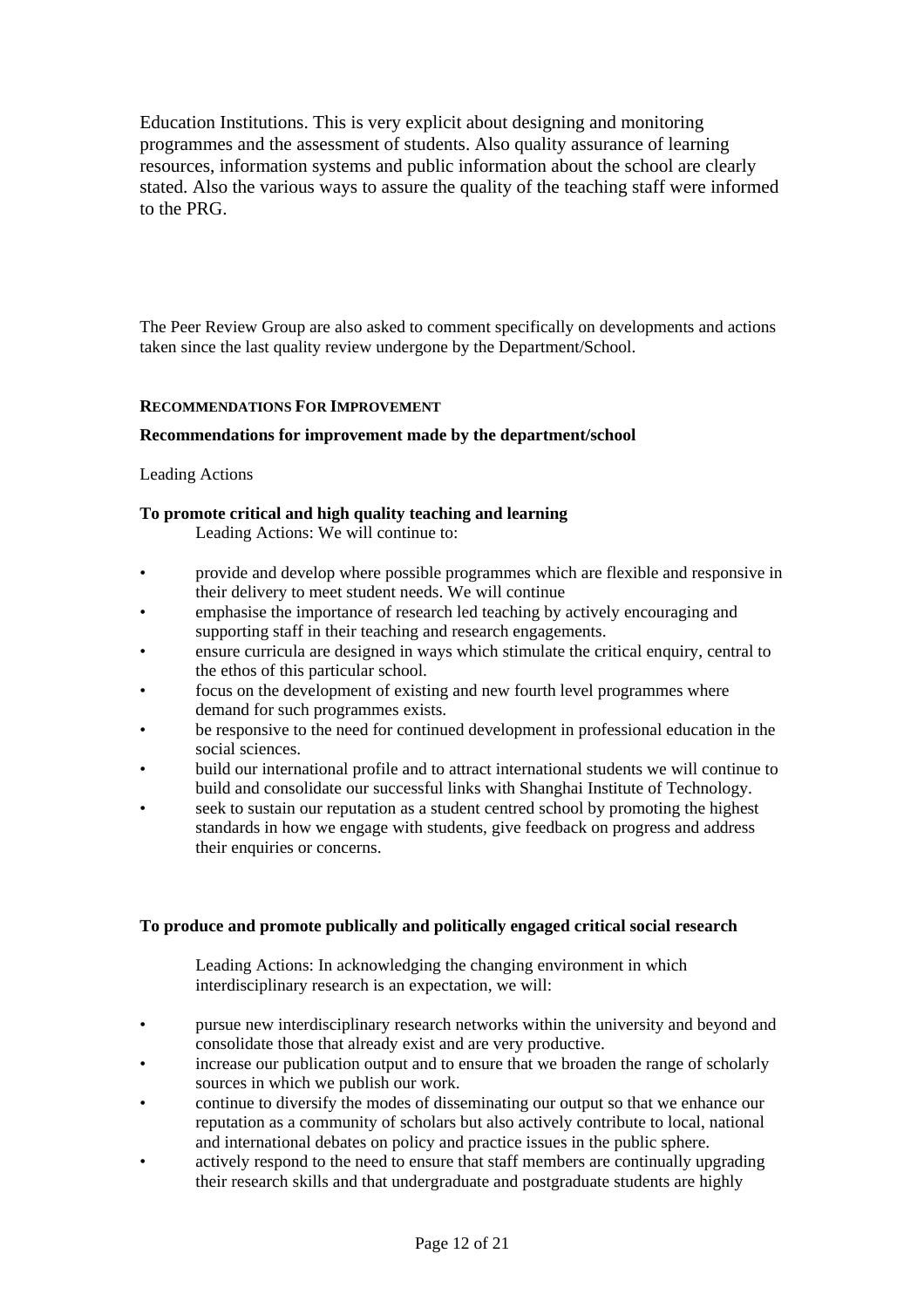trained to take advantage of research opportunities in universities and in the broader labour market. This will involve the furtherance of our already strong community academic research links so that we can positively respond to research needs which emerge in communities.

- encourage and support staff members to undertake funded and non-funded research projects so that the research profile of the School is sufficiently expansive and critical in accordance with the School's ethos and orientation.
- continue to devise ways of improving the research infrastructure and culture within the school, recognising that this is vital for nurturing a research informed teaching approach.
- continue our efforts to ensure that sabbaticals are provided and pursued by staff members to further their research profiles and we will do our utmost to foster the kind of collegiate atmosphere and to put in place the timetabling arrangements which better enable staff members to undertake their PhD research projects and to bring them to completion.

### **To integrate theory, research and practice in teaching and learning**

Leading Actions: We will:

- seek where possible to allow staff members to integrate their research and teaching portfolios as part of our commitment to being a strong research informed teaching school.
- endeavour to provide postgraduate students with opportunities to tutor and to deliver seminars to student groups, which are informed by the research projects they are undertaking.
- as a school with an excellent reputation in servicing other programmes in the broader university, continue this commitment to ensure the social sciences maintain their relevance beyond the confines of the school.
- avail of funding sources towards better enabling us to integrate theory, research and practice for the benefit of enhancing the teaching and learning opportunities provided by the school.

#### **To actively promote equality of access to Higher Education**

Leading Actions: We recognise that the diversity of our student group is one of the features, which enriches our school but also makes it so unique in the wider university context. With this in mind, we will:

- find new ways to proactively market our programmes with a view to continuing the recruitment of students of diverse ages, backgrounds, levels of education, spheres of work and life experiences.
- continue to prioritise the support required for non-traditional students, who might struggle to access or continue in higher education for a range of different reasons.
- continue to play an active part in investigating the barriers to higher education for diverse student groups and make these barriers known to college authorities and to other stakeholders, who are in key positions to improve access and retention policies and practices in our university.
- sustain our links with colleges in the wider community and university adult education courses, towards ensuring that students interested in and pursuing social science programmes at certificate and diploma levels have clear pathways into such programmes in third level.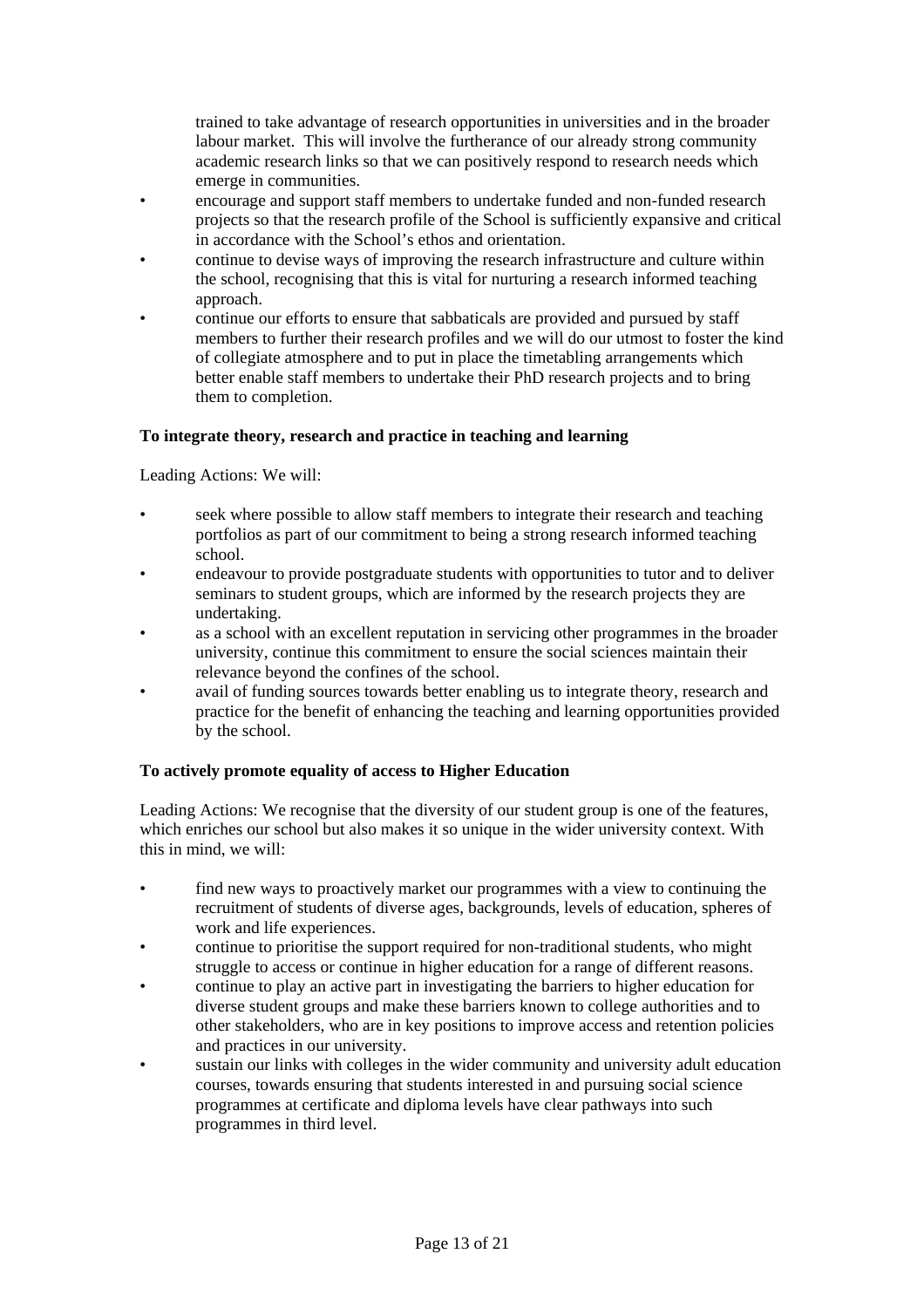### **To engage in civic-engaged and collaborative community-focused based activities**

Leading Actions: We will:

- pursue funding opportunities to provide information and learning opportunities for agencies, practitioners, campaigners relevant to our fields of teaching and research enquiry.
- recognise and will continue to support our staff members and students in their significant voluntary contributions to community based organisations and campaigns, many of which have limited resources.
- pledge to work harder at disseminating our research findings in sources where they may be more accessible to those outside of the confines of the academic community, thus ensuring the school and indeed the university maintains its relevance beyond the academy.
- continue to develop and sustain where they exist, reciprocal and respectful relations with agencies, social activist groups and ex-graduates, recognising the value of these relations for the furtherance of our teaching, research and practice agendas.

#### **To promote an open, collaborative and supportive working environment within the School**

Leading Actions: We will:

- continue to develop and maintain decision-making fora which are participative and representative of the diverse constituencies within the school.
- find ways to encourage mutual formal and informal learning opportunities to share our research and publication knowledge and experiences as well as to discuss and debate contributions by scholars relevant to our fields of enquiry.
- through school committees, sub-committees, course teams, research teams, coauthoring and co-editing arrangements, formal and informal mentoring relationships, we will do our best to ensure all staff members feel they are part of a unit and supported in their endeavours.

## **Implementing the Strategy**

#### **Teaching and Learning**

E*xpansion of postgraduate teaching* 

- Part-time evening MSoc (Social Policy) to start in September 2012
- New website and web-based learning community platform for DSocSc to be launched in 2012
- PhD Social Work to start in 2014
- MSocSc Youth Work, Community Arts and Sports Studies to start in 2013

#### *Internationalisation of students*

• Build links with Shanghai Institute of Technology (run a summer school with the School for Asian studies – create joint modules for SIT social work students and UCC BSW students) - summer school to run in 2012

#### *Continual Professional Development / Professional training*

• Develop a framework for continual professional development in social work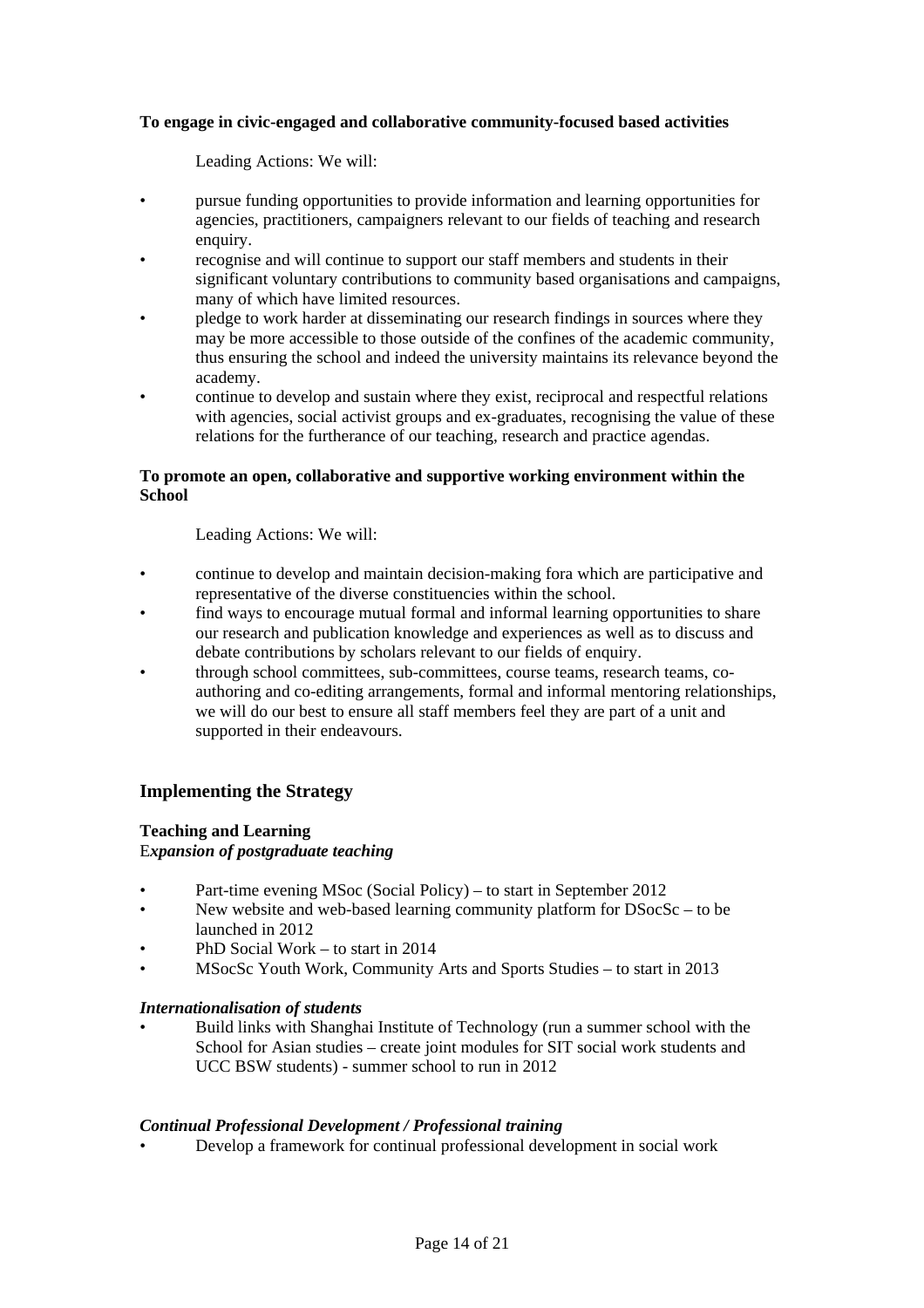#### **Research and publication/dissemination**

- Focus efforts to ensure on successful applications on the next round of IRCHSS funding -2012
- Development of Science Shop 10 students per year from 2012 undertaking Science shop projects
- Promote work of ISS21 within the School
- Support college system of sabbatical leave
- Support colleagues in School to complete PhDs

## **External Engagements**

- See Development of Science Shop above
- Conferences (including Bi-Annual Child Welfare and Protection Conference 2012

#### **School governance**

- Establish Research Committee 2012
- Establish academic reading group 2012
- Provide seminars on research and publication in collaboration with ISS21

#### **Resources and infrastructure**

- Refurbish Ashford 2012
- Refurbish Carrigbawn

A key element of any strategic planning process and the implementation of a strategic plan is the monitoring of its implementation. The School will review the implementation of plan through the monthly School Council meetings and the annual School Planning Day. The implementation of the strategic plan will be a standing item in the School Executive Council meetings.

The PRG noted the recommendations made by the School in the SAR and would endorse the recommendations as being appropriate and relevant.

#### **Recommendations for improvement made by the Peer Review Group**

#### **Strategic Plan**

The development of a more detailed strategic plan, that includes a description of the ideal characteristics of the School in 5 years time and the actions to be taken to realise this strategy. Importantly, this plan should document additional resource requirements to realise the vision.

#### **Teaching and Learning**

The elective module choices be re-examined with a view to module consolidation and/or joint teaching.

More extensive use of new technologies and pedagogical services provided by the Teaching and Learning Office may be useful in rebalancing time allocated to teaching and contact with students.

#### **Research**

The School should continue to increase the number of publications in peer-reviewed journals.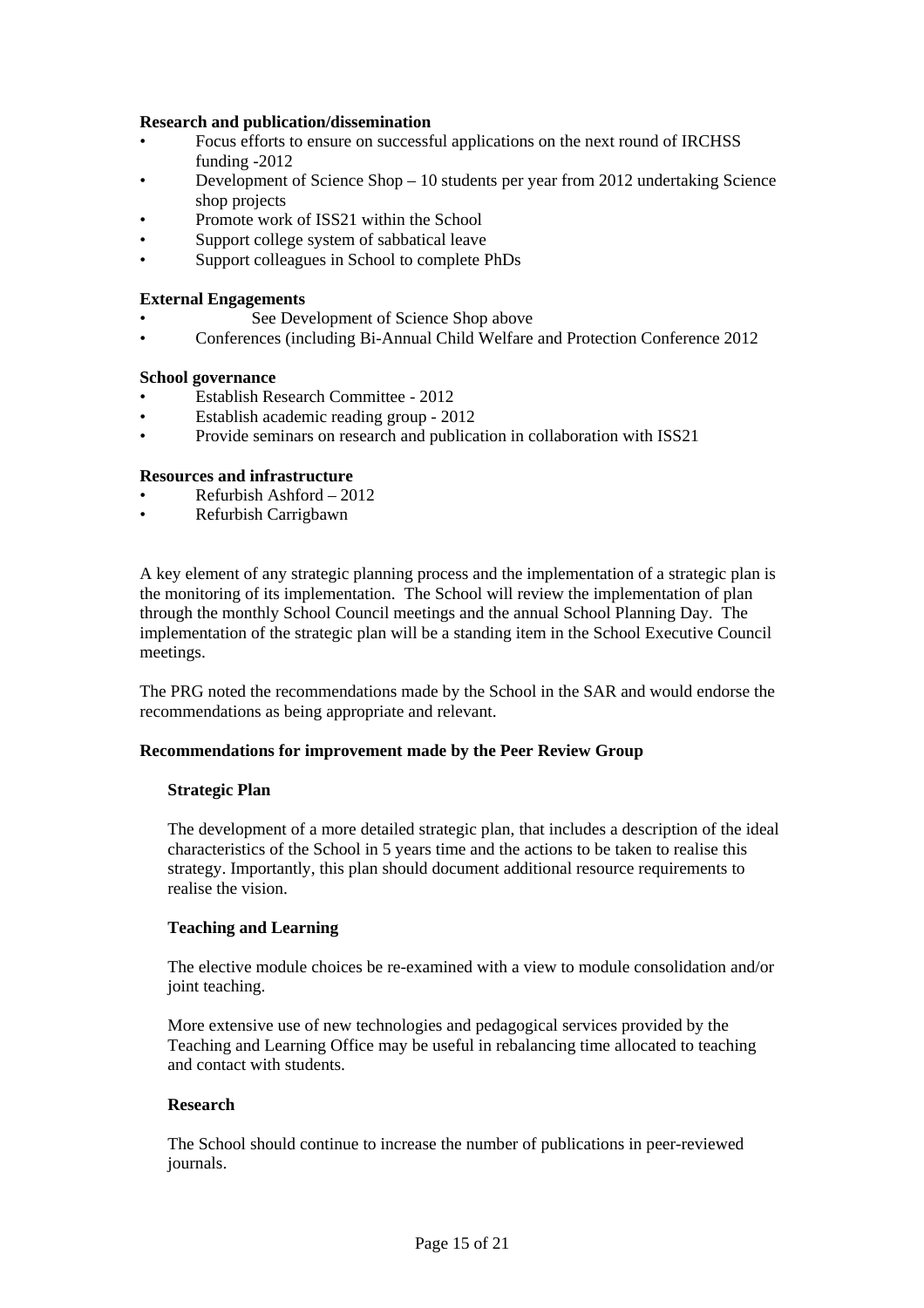The School should consider the possibility of formulating explicit publication guidelines where the staff should aim to publish.

The School should actively seek possibilities to develop collaborate teaching with other Schools in an effort to streamline the number of modules offered.

The Staff should consider possibilities how to arrange personal teaching loads to find more time for writing high-quality articles.

#### **Staffing and Staff Development**

Staff members to develop their staff profiles to position themselves for promotional opportunities as they arise and to have in place a strategy for succession planning.

Staff need to start positioning themselves in order to remain competitive in light of the limited promotional opportunities available. This may mean streamlining the School's open door policy to students. The big issue is making time to allow staff to carry out international quality research. This must be given the highest priority.

Staff who are engaged in pursuing doctoral degrees should be encouraged by the School to take advantage of sabbatical leave and any other supports to fast-track their academic careers.

Staff should be encouraged to take advantage of the teaching and learning opportunities offered by Ionad Bairre to further the development of innovative approaches to teaching, learning and assessment, as well as teaching technologies, in order to position themselves for future developments in blended learning or distance learning opportunities.

Human resources should provide Contract Research Staff with information, advice and support on understanding the conditions outlined in new contracts.

#### **External Relations**

The School might consider auditing its participation in community groups to identify the benefits to the school and the groups, in relation to the staff commitment required.

There may be some merit in the School capitalising on the presentation of papers at conferences by using them as a baseline for more advanced research.

#### **Support Services**

- Adequate library funding is a prerequisite for the continued advancement of scholarly activity in the School.
- Increasing student numbers and decreasing budgets will have an adverse effect on support services. Essential support services like disability support and mature student support should be protected for Access students.
- A dedicated, flexible learning space should be made available for postgraduate students.
- Buildings and Estates need to review wheelchair access to Carrigbawn

#### **Accommodation**

Lack of funding should not prevent the School from pressing its case vigorously on an annual basis through the appropriate committees.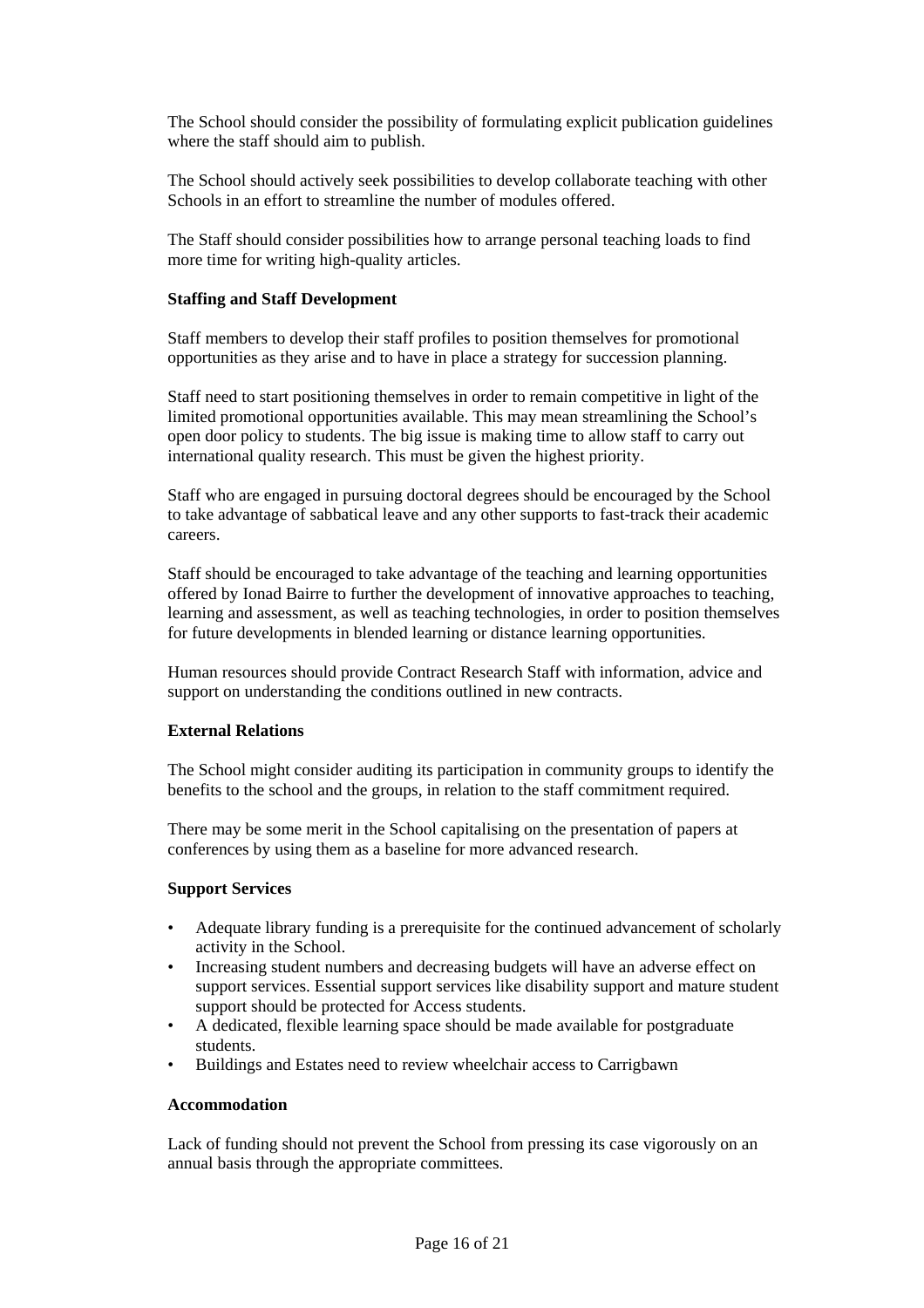In addition the School could consider the solution adopted by other academic units within the University that have successfully generated the funds to pay for similar refurbishment.

#### **Financing**

That the School develops a strategic financial plan that will both bring the finances back into balance and also to develop a strategic approach to income generation that will allow additional expenditure to meet some desired areas of improvement.

#### **Communications**

Some consideration might be given to the burden created by offering students unrestricted access to staff. While there may be merit in offering such open access for first year students, it seems reasonable to expect that experienced students might be offered more structured and limited options.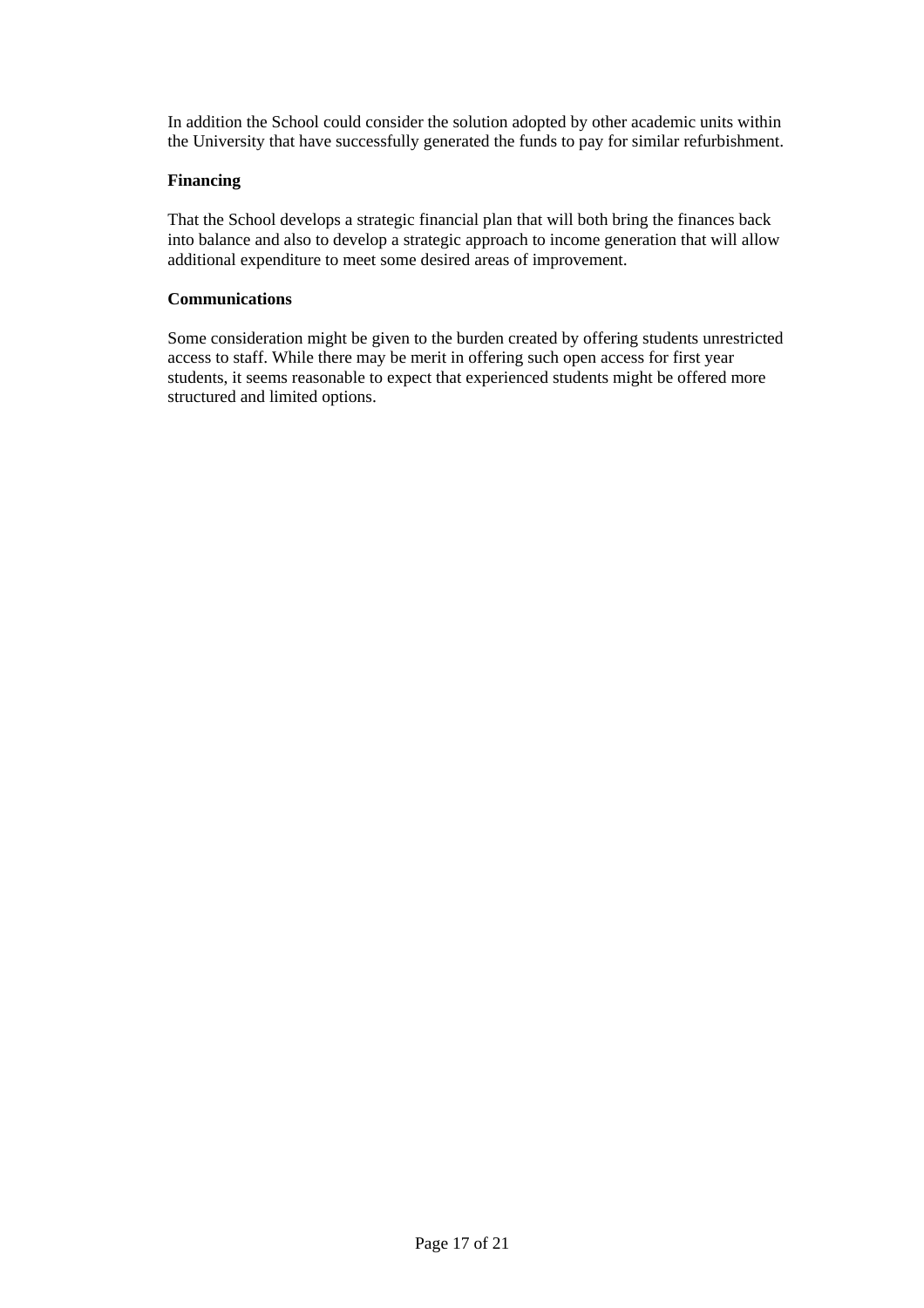## APPENDIX A

## **SCHOOL OF APPLIED SOCIAL STUDIES**

## **PEER REVIEW GROUP SITE VISIT TIMETABLE**

#### **In Summary**

| Tuesday 19 February:   | The Peer Review Group (PRG) arrives at the River Lee Hotel for<br>a briefing, followed by an informal meeting with School staff<br>members.                                                                                                                      |
|------------------------|------------------------------------------------------------------------------------------------------------------------------------------------------------------------------------------------------------------------------------------------------------------|
| Wednesday 20 February: | The PRG considers the Self-Assessment Report and meets with<br>school staff, student and stakeholder representatives. A working<br>private dinner is held that evening for the PRG.                                                                              |
| Thursday 21 February:  | The PRG meets with relevant officers of UCC. An exit<br>presentation is given by the PRG to all members of the School. A<br>working private dinner is held that evening for the PRG in order<br>to finalise the report. This is the final evening of the review. |
| Friday 22 February:    | External PRG members depart.                                                                                                                                                                                                                                     |

| <b>Tuesday 19 February 2013</b> |                                                                                                                                                                                                                                                                                                                                            |
|---------------------------------|--------------------------------------------------------------------------------------------------------------------------------------------------------------------------------------------------------------------------------------------------------------------------------------------------------------------------------------------|
| $16.00 - 18.00$                 | Meeting of members of the Peer Review Group.<br>Briefing by: Professor Ken Higgs, Acting Director of Quality<br>Group agrees final work schedule and assignment of tasks for the following 2 days.<br>Views are exchanged and areas to be clarified or explored are identified.<br><b>Venue: Tower Room, River Lee Hotel, Western Road</b> |
| 19.00                           | Dinner for members of the Peer Review Group, Head of School and members of the<br>School Co-ordinating Committee:<br>Dr. Paul Burgess<br>Professor Alastair Christie<br>Dr Carmel Halton<br>Dr Máire Leane<br>Dr Cathal O'Connell<br><b>Professor Fred Powell</b><br>Dr Pat Twomey<br>Venue: Jacobs on the Mall, South Mall, Cork.         |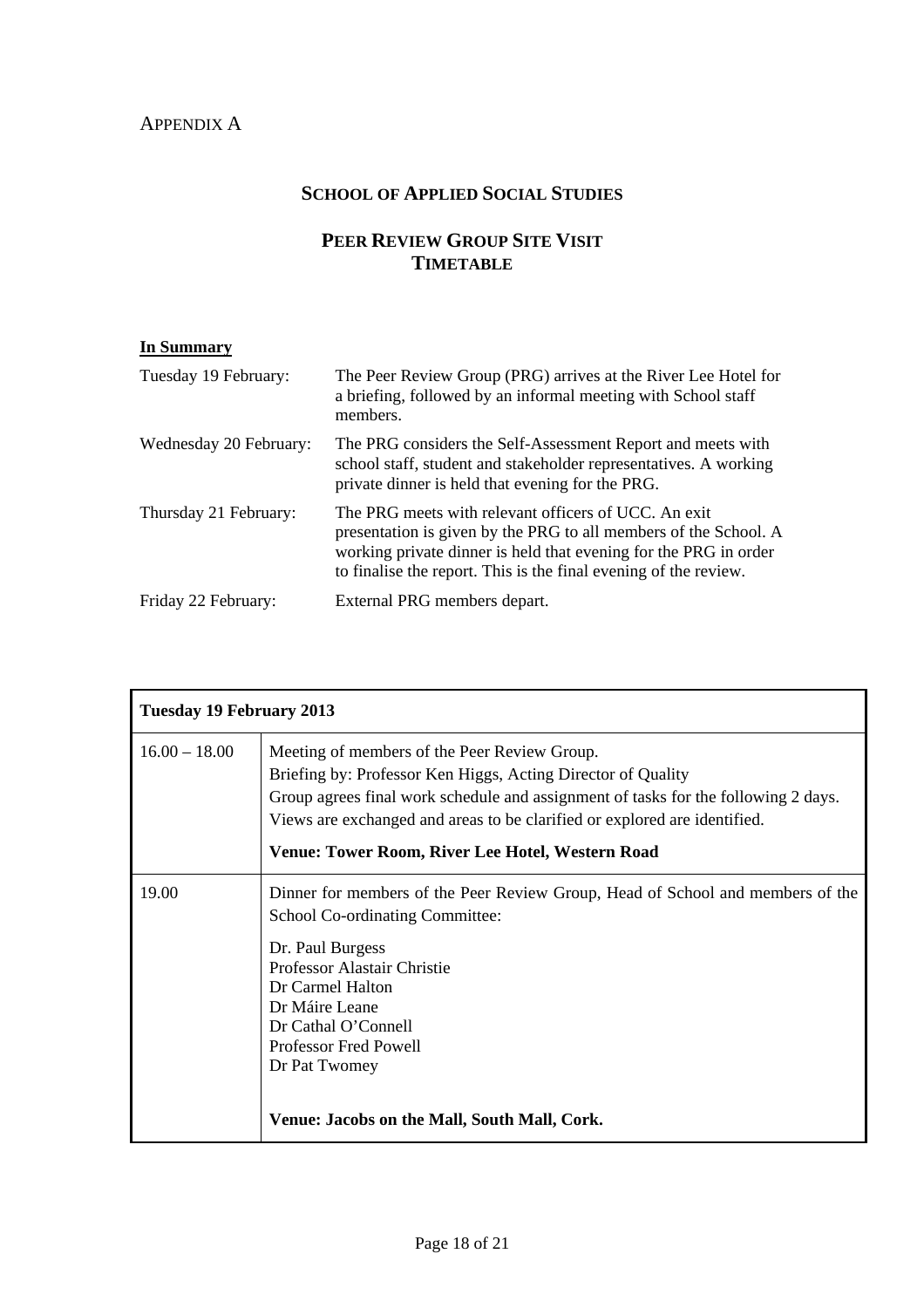| <b>Wednesday 20 February 2013</b> | Venue: Tower Room 1, North Wing, Main Quadrangle UCC<br>(unless otherwise specified)                                                                                                                                                                                                                                                            |
|-----------------------------------|-------------------------------------------------------------------------------------------------------------------------------------------------------------------------------------------------------------------------------------------------------------------------------------------------------------------------------------------------|
| $08.30 - 08.45$                   | Convening of Peer Review Group                                                                                                                                                                                                                                                                                                                  |
| $08.45 - 09.30$                   | Professor Fred Powell, Head of School                                                                                                                                                                                                                                                                                                           |
| $09.30 - 12.00$                   | Group meeting with all School staff                                                                                                                                                                                                                                                                                                             |
|                                   | Tea & Coffee                                                                                                                                                                                                                                                                                                                                    |
|                                   | <b>Venue: Council Room, North Wing, Main Quadrangle</b>                                                                                                                                                                                                                                                                                         |
| $12.00 - 13.00$                   | Private meetings with individual staff members<br>Group 1<br>12.00: Dr. Jacqui O'Riordan<br>12.15: Dr. Eluska Fernandez<br>12.30: Dr. Mairead Considine & Dr. Maire Leane<br>12.45: Dr. Siobhan O'Sullivan                                                                                                                                      |
|                                   | <b>Venue: Tower Room 1</b>                                                                                                                                                                                                                                                                                                                      |
| $13.00 - 14.00$                   | Working lunch                                                                                                                                                                                                                                                                                                                                   |
| $14.00 - 14.30$                   | Meeting with Fieldwork Staff                                                                                                                                                                                                                                                                                                                    |
| $14.30 - 15.30$                   | Visit to core facilities of School, escorted by Professor Fred Powell, Head of School<br>and Ms. Fionnuala O'Connor, School Manager.                                                                                                                                                                                                            |
| $15.30 - 16.00$                   | Representatives of $1st$ and $2nd$ Year Students<br>Ms. Sarah Dunphy, BSW 1<br>Mr. Joe Whelan, BSW 1<br>Ms. Jean Domican, BSW 1<br>Mr. Barry O'Rourke, BSW 1<br>Mr. Hugh Delahunty, BSocSc 1<br>Mr. Paul Bray, BSocSc 2<br>Mr. Gerard Rice, BYCW 1<br>Ms. Geraldine O'Mahony, BYCW 1<br>Mr. Jerry Lucy, BYCW 2<br>Ms. Ann Marie O'Regan, BYCW 2 |
| $16.00 - 16.30$                   | Representatives of Final Year Students<br>Ms. Margaret Buckley, BSocSc3<br>Ms. Noella Ngenwie, BYCW 3<br>Mr. Shane Hayes, BSW 4<br>Ms. Gloria McClafferty, BSW 4<br>Ms. Teri Whelan, BSW 4<br>Ms. Sharon Scully, BSW 4                                                                                                                          |
| $16.30 - 17.00$                   | Representatives of Graduate Students                                                                                                                                                                                                                                                                                                            |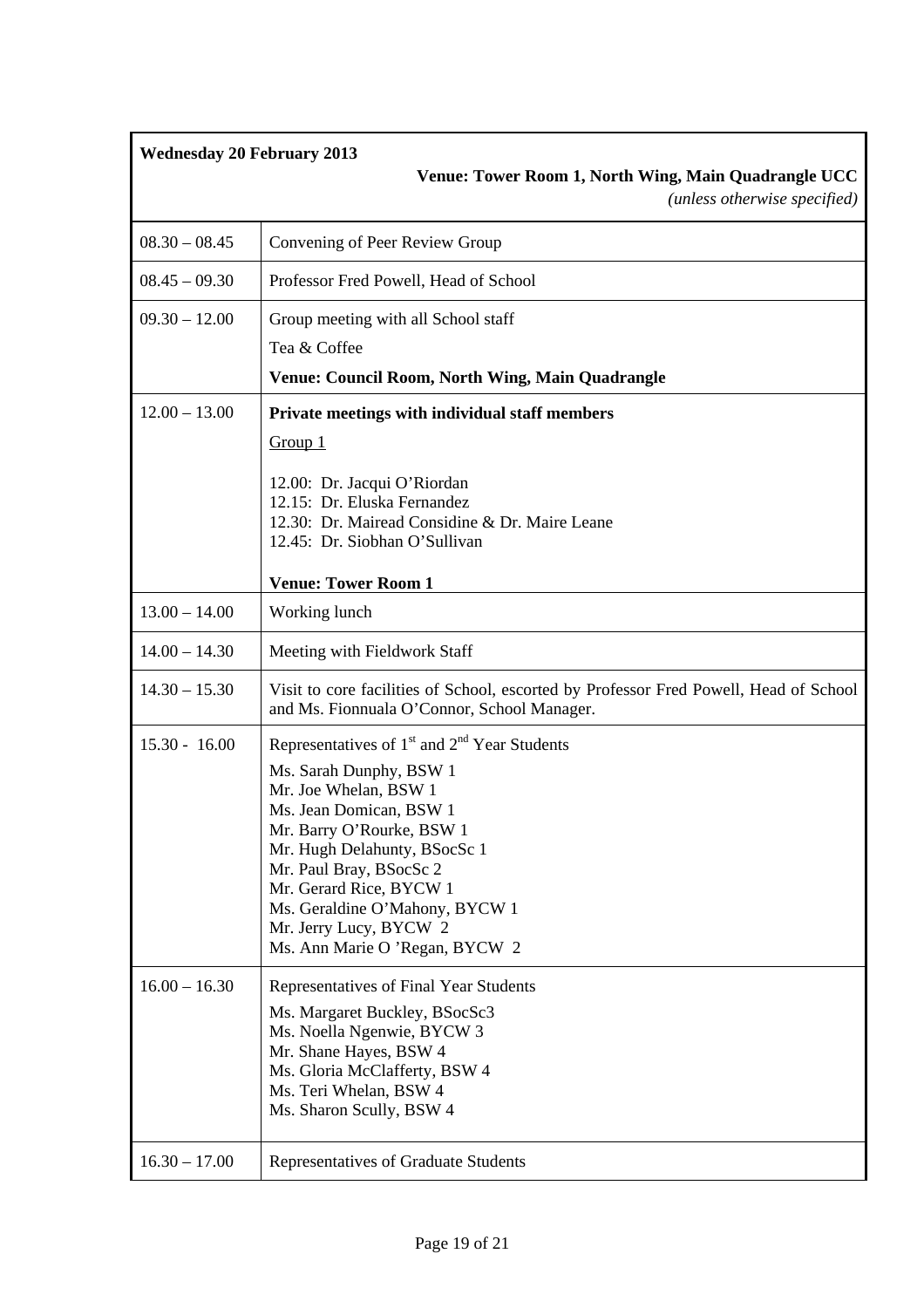|                 | Mr. Alexander Amah, HDip Social Policy 1                                                                                                                           |
|-----------------|--------------------------------------------------------------------------------------------------------------------------------------------------------------------|
|                 | Ms. Ndemazia Fualefock, HDip Social Policy 1                                                                                                                       |
|                 | Ms. Treasa Tansley, MSW 1                                                                                                                                          |
|                 | Ms. Susan Mackey, MSW 2                                                                                                                                            |
|                 | Mr. John Paul Peters, MSW 2                                                                                                                                        |
|                 | Ms. Derek Chambers, DSocSc 4                                                                                                                                       |
|                 | Ms. Maria Power, DSocSc 4                                                                                                                                          |
|                 | Ms. Joan O'Mahoney, PhD 1                                                                                                                                          |
|                 | Ms. Rebecca Jeffers, PhD 2                                                                                                                                         |
|                 | Ms. Andi Kenneally, PhD 2                                                                                                                                          |
|                 | Ms. Katharina Swirak, PhD 4                                                                                                                                        |
| $17.00 - 18.15$ | Representatives of stakeholders, past graduates and employers                                                                                                      |
|                 | Mr. Liam Ahern, Coordinator of Services, Downs Syndrome Cork                                                                                                       |
|                 | Ms. Gillian Barrett, Social Worker, the Other Place Cork                                                                                                           |
|                 | Ms. Jacinta Flynn, Senior Practitioner Cope Foundation                                                                                                             |
|                 | Ms. Helen Hayes, Certificate in Contemporary Living programme                                                                                                      |
|                 | Mr. David Roche, Manager, Cork Gay Project                                                                                                                         |
|                 | Ms. Mary Stoyle, Director Rosmini Resource Centre                                                                                                                  |
|                 | Venue: Staff Common Room, North Wing, Main Quadrangle                                                                                                              |
|                 |                                                                                                                                                                    |
| 19.00           | Meeting of Peer Review Group to identify remaining aspects to be clarified and to<br>finalise tasks for the following day, a followed by a working private dinner. |
|                 | Venue: Tower Room, River Lee Hotel, Western Road                                                                                                                   |

| <b>Thursday 21 February 2013</b><br>Venue: Tower Room 1, North Wing, Main Quadrangle UCC<br>(unless otherwise specified) |                                                                                                                          |  |
|--------------------------------------------------------------------------------------------------------------------------|--------------------------------------------------------------------------------------------------------------------------|--|
| $08.30 - 09.00$                                                                                                          | Convening of Peer Review Group                                                                                           |  |
| $09.00 - 09.45$                                                                                                          | Professor Caroline Fennell, Head of College, CACSSS                                                                      |  |
| $09.45 - 10.00$                                                                                                          | Mr Seamus McEvoy, Interim Chair of Student Services                                                                      |  |
| $10.00 - 10.15$                                                                                                          | Dr David O'Connell (Director of Research Support Services) representing the Vice-<br>President for Research & Innovation |  |
| $10.15 - 10.30$                                                                                                          | Mr. Cormac McSweeney, Finance Office                                                                                     |  |
| $10.30 - 11.00$                                                                                                          | Tea/coffee                                                                                                               |  |
| $11.00 - 11.15$                                                                                                          | Dr. Bettie Higgs, Deputising for the Vice-President for Teaching and Learning                                            |  |
| $11.30 - 12.00$                                                                                                          | Professor Paul Giller, Registrar and Senior Vice-President for Academic Affairs                                          |  |